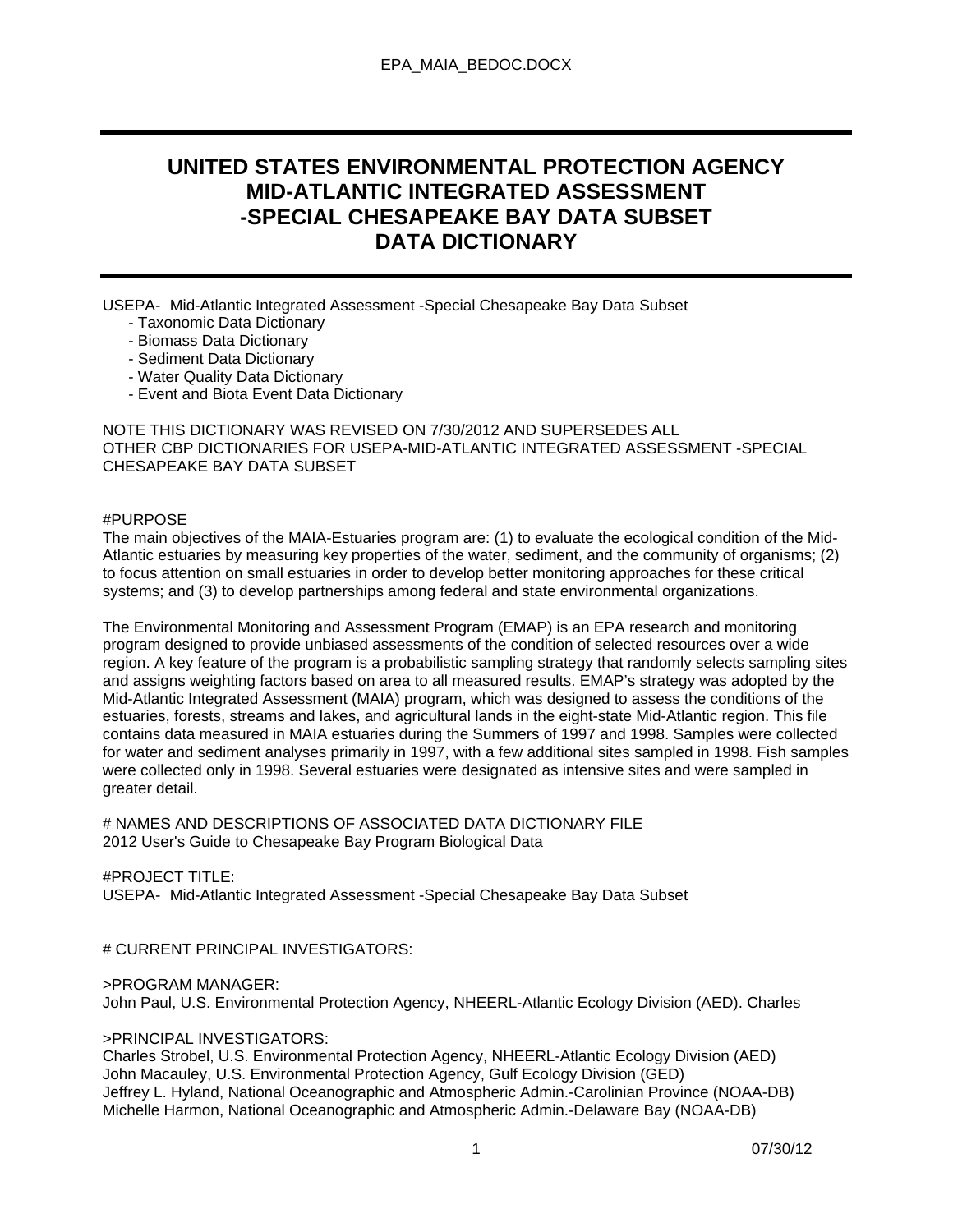Carl Zimmerman, National Park Service (NPS) Dan Dauer, Chesapeake Bay Program, Old Dominion University (CBP-ODU) J. Ananda Ranasinghe, Chesapeake Bay Program, Versar, Inc. (CBP-VER)

>DATA COORDINATOR Harry Buffum, Database ManagerOAO Corporation, U.S. EPA NHEERL-AED, 27 Tarzwell Drive, Narragansett, RI 02882-1197

#PROJECT FUNDING AGENCIES: U.S. Environmental Protection Agency

#PROJECT COST Not Available

#CURRENT QA/QC OFFICER: Charles Strobel, U. S. EPA NHEERL-AED, 27 Tarzwell Drive, Narragansett, RI 02882-1197

#POINT OF CONTACT:

Jacqueline Johnson Living Resources Data Manager US EPA Chesapeake Bay Program Office 410 Severn Avenue, Suite 109 Annapolis, MD 21403 1-800-968-7229, X729 1-410-267-5729 E-Mail jjohnson@chesapeakebay.net

Data Librarian EMAP-Estuaries CSC, c/o U.S. EPA NHEERL-AED 27 Tarzwell Drive Narragansett, RI 02882-1197 (401) 782-3184 (Tele) (401) 782-3030 (FAX) hughes.melissa@epa.gov

#LOCATION OF STUDY Chesapeake Bay and its Tidal Tributaries

#DATE INTERVALS 07/26/1997 to 08/29/1998 #ABSTRACT

The Environmental Monitoring and Assessment Program (EMAP) is an EPA research and monitoring program designed to provide unbiased assessments of the condition of selected resources over a wide region. A key feature of the program is a probabilistic sampling strategy that randomly selects sampling sites and assigns weighting factors based on area to all measured results. EMAP's strategy was adopted by the Mid-Atlantic Integrated Assessment (MAIA) program, which was designed to assess the conditions of the estuaries, forests, streams and lakes, and agricultural lands in the eight-state Mid-Atlantic region. This file contains data measured in MAIA estuaries during the Summers of 1997 and 1998. Samples were collected for water and sediment analyses primarily in 1997, with a few additional sites sampled in 1998. Fish samples were collected only in 1998. Several estuaries were designated as intensive sites and were sampled in greater detail.

The partners in MAIA-Estuaries program are: (1) The U.S. Environmental Protection Agency (USEPA), including both the Atlantic Ecology Division (AED) and the Gulf Ecology Division (GED); (2) National Park

2 07/30/12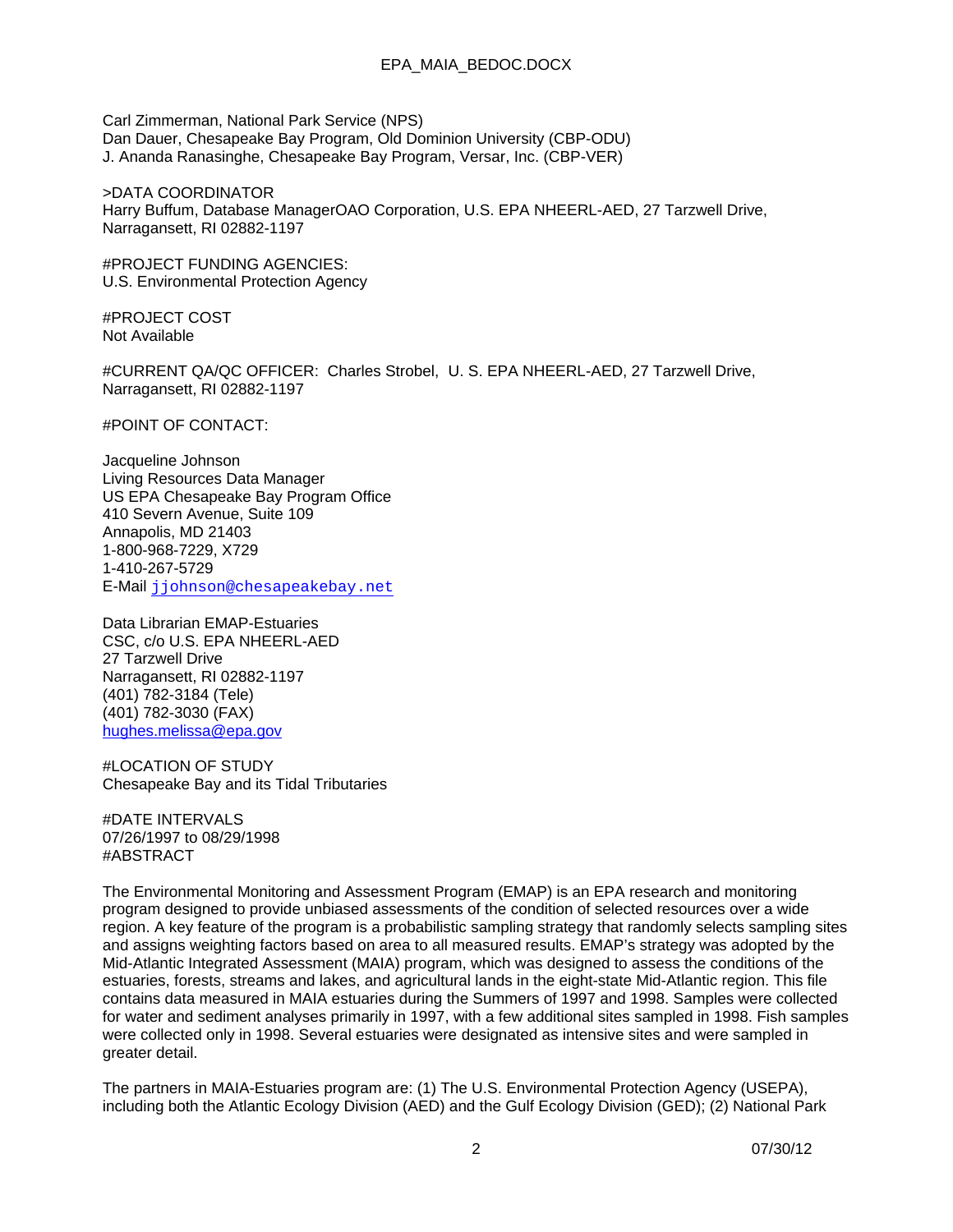Service (NPS) under their project "Maryland Coastal Bays Monitoring"; (3) National Oceanographic and Atmospheric Administration (NOAA) which conducted sampling both in the Delaware Bay (DB) under their "National Status and Trends Program" and in the Carolinian Province (CP); and (4) The Chesapeeake Bay Program (CBP), which is a consortium of federal, state, and local governments and nongovernmental organizations. Each partner was responsible for collecting, processing, and reviewing data. The USEPA Atlantic Ecology Division was responsible for final assembly and review of all data.

In 2002 Chesapeake Bay Program's Living Resources data manger obtained selected MAIA data for the Chesapeake Bay estuary for inclusion to the programs tidal bentic databse used for going programmatic data analysis. This was data collected by the MAIA program in addition to the ongoing CBPO funded sampling efforts.

Data subsetted out of the MAIA data set included: Benthic species composition and biomass, Dissolved oxygen concentration, Salinity, Temperature, Depth, Dissolved Oxygen,sediment grain size and pH. Other MAIA collected parameter for the Chesapeake Bay region can be obtained at http://www.epa.gov/emap/maia/html/data/estuary/9798/index.html

#### # STATION NAMES AND DESCRIPTIONS

Two basic sample site selection designs were implemented for the sampling in 1997-98 for MAIA Estuaries: for estuarine waters treated as a continuous resource, sampling stations were selected randomly within hexagons of a randomly overlaid grid; and for estuaries treated as discrete resources; a random selection from a list frame of individual estuarine systems was employed. The approach for continuous resource is the randomized-tessellation stratified (RTS) design.

Design Specifics for MAIA Intensively-Sampled Small Estuarine Systems (Sampling Strata- ISSE).

| design                  | randomized tessellation stratified (RTS) design uniform<br>hexagonal grid overlain on each system one random site<br>selected within each grid |
|-------------------------|------------------------------------------------------------------------------------------------------------------------------------------------|
| inclusion probabilities | equal within each system, but different values for each<br>system                                                                              |
| estimation procedure    | continuous resource equations with uniform inclusion<br>probabilities for each system                                                          |
| information needs       | area for each system hex grid overlay specifics for each<br>system                                                                             |
| <b>Systems sampled</b>  | Cherrystone Inlet<br>Mobjack Bay<br><b>Pamunkey River</b><br>Pocomoke River<br>Severn River<br>South River<br>St. Jerome Creek                 |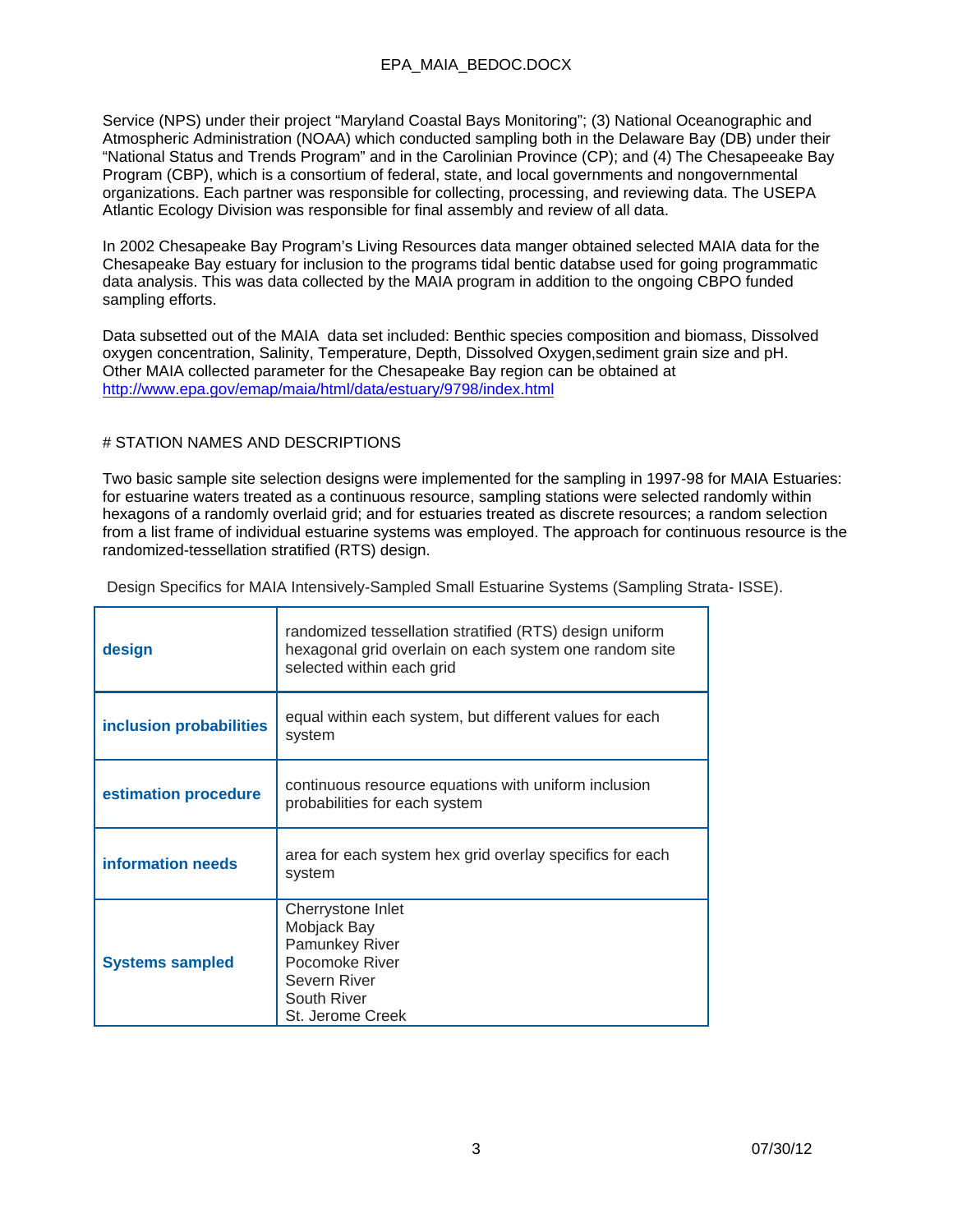Design Specifics for MAIA Randomly-Selected Small Estuarine Systems (Sampling Strata- RSSE).

| design                  | from list frame, random selection of systems to sample one<br>random site within each system                                                                                                                                                                                                                                                                          |
|-------------------------|-----------------------------------------------------------------------------------------------------------------------------------------------------------------------------------------------------------------------------------------------------------------------------------------------------------------------------------------------------------------------|
| inclusion probabilities | equal to area of each small estuarine system                                                                                                                                                                                                                                                                                                                          |
| estimation procedure    | discrete resource equations                                                                                                                                                                                                                                                                                                                                           |
| information needs       | list of all small estuarine systems area of each small<br>estuarine system total area of all small estuarine systems                                                                                                                                                                                                                                                  |
| <b>Systems sampled</b>  | <b>Beckwith Creek</b><br>Cherrystone Inlet<br>Chesapeake Bay Mainstem<br><b>Chickahominy River</b><br>Cox Creek<br>Eastern Bay<br><b>Elk River</b><br><b>Guilford Creek</b><br>Lynnhaven Bay<br><b>Manokin River</b><br><b>Milford Haven</b><br>Old Road Bay<br>Patapsco River<br><b>Piankatank River</b><br>Tar Bay<br><b>Warwick River</b><br><b>Wye East River</b> |

### # STATION NAMES AND POSITIONS

>Final Site Positions. Sampling station list for EPA conducted survey done during 1997 and 1998. The were all randomly selected sites. Site selection type (STRATUM) esturine system (ESTUARY), Longitude, (decimal degrees), Latitude (decimal degrees) in data sets are provided below. All station positions have been converted to NAD84 Coordinates.

| <b>STATION</b> | <b>STRATUM</b> | <b>ESTUARY</b> | STA LAT | <b>STA LNG</b> |
|----------------|----------------|----------------|---------|----------------|
| MA97-0061      | <b>ISSE</b>    | Mobjack Bay    | 37.294  | $-76.365$      |
| MA97-0062      | <b>ISSE</b>    | Mobjack Bay    | 37.303  | $-76.33$       |
| MA97-0063      | <b>ISSE</b>    | Mobjack Bay    | 37.331  | $-76.317$      |
| MA97-0064      | <b>ISSE</b>    | Mobjack Bay    | 37.321  | $-76.369$      |
| MA97-0065      | ISSE           | Mobjack Bay    | 37.333  | $-76.358$      |
| MA97-0066      | <b>ISSE</b>    | Mobjack Bay    | 37.341  | $-76.33$       |

| <b>STATION</b> | <b>STRATUM</b> | <b>ESTUARY</b>           | <b>STA LAT</b> | <b>STA LNG</b> |
|----------------|----------------|--------------------------|----------------|----------------|
| MA97-0067      | <b>ISSE</b>    | Mobjack Bay              | 37.336         | $-76.4$        |
| MA97-0068      | <b>ISSE</b>    | Mobjack Bay              | 37.349         | $-76.376$      |
| MA97-0069      | <b>ISSE</b>    | Mobjack Bay              | 37.368         | $-76.345$      |
| MA97-0070      | <b>ISSE</b>    | Mobjack Bay              | 37.365         | $-76.399$      |
| MA97-0073      | <b>RSSE</b>    | <b>Beckwith</b><br>Creek | 38.568         | $-76.207$      |
| MA97-0076      | <b>RSSE</b>    | Cherrystone<br>Inlet     | 37.305         | $-76.016$      |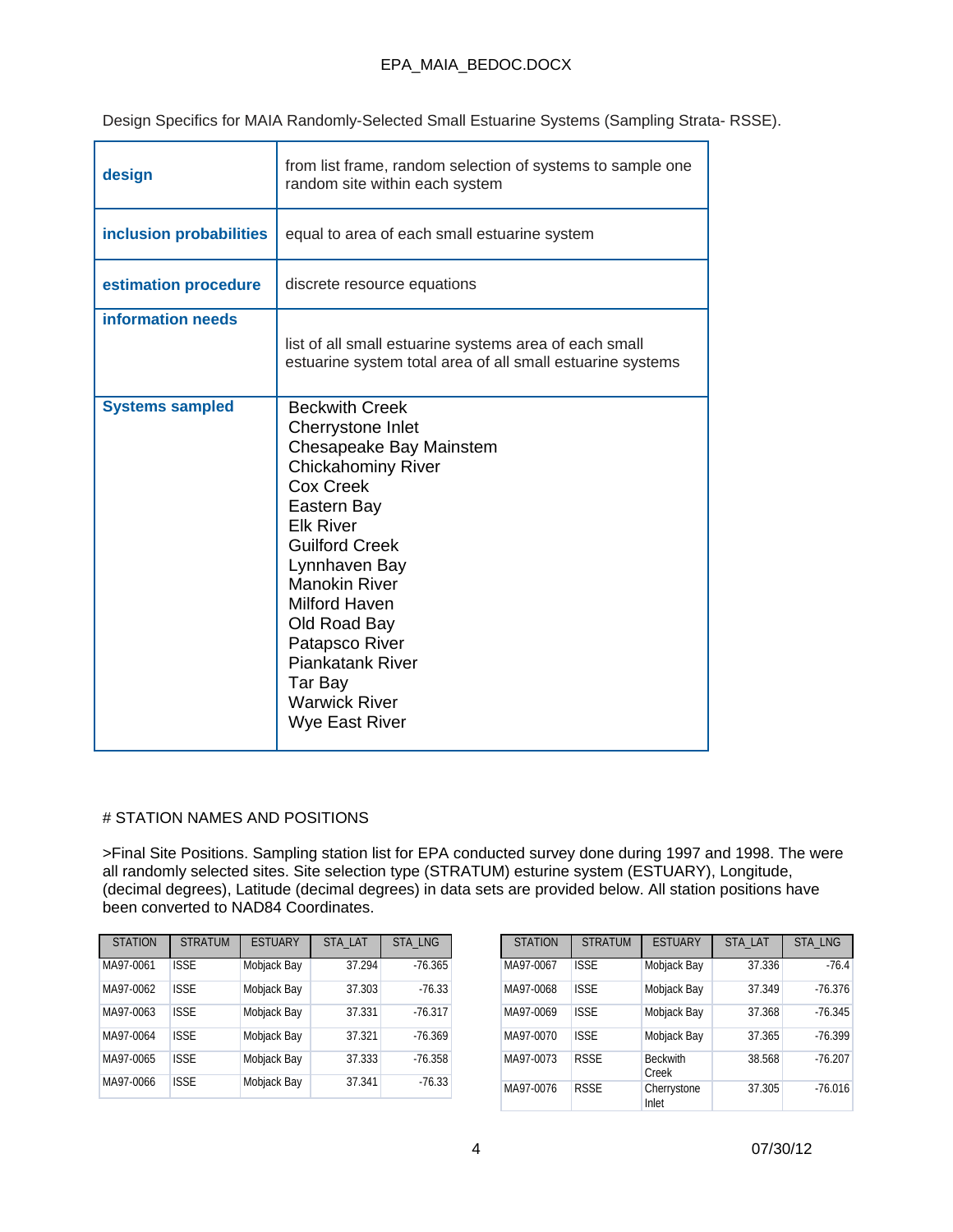| <b>STATION</b> | <b>STRATUM</b> | <b>ESTUARY</b>                | STA LAT | STA_LNG   |
|----------------|----------------|-------------------------------|---------|-----------|
| MA97-0077      | RSSE           | Chickahominy<br>River         | 37.301  | $-76.875$ |
| MA97-0078      | <b>RSSE</b>    | Cox Creek                     | 38.929  | $-76.315$ |
| MA97-0079      | <b>RSSE</b>    | <b>Elk River</b>              | 39.507  | $-75.916$ |
| MA97-0080      | <b>RSSE</b>    | Milford Haven                 | 37.483  | $-76.275$ |
| MA97-0081      | RSSE           | Guilford<br>Creek             | 37.848  | $-75.686$ |
| MA97-0084      | <b>RSSE</b>    | Chesapeake<br>Bay<br>Mainstem | 37.644  | $-76.31$  |
| MA97-0085      | <b>RSSE</b>    | Lynnhaven<br>Bay              | 36.887  | $-76.075$ |
| MA97-0086      | <b>RSSE</b>    | Manokin<br>River              | 38.115  | $-75.888$ |
| MA97-0089      | <b>RSSE</b>    | Old Road Bay                  | 39.214  | $-76.452$ |
| MA97-0090      | <b>RSSE</b>    | Patapsco<br>River             | 39.248  | $-76.553$ |
| MA97-0091      | <b>RSSE</b>    | Piankatank<br>River           | 37.522  | $-76.412$ |
| MA97-0094      | <b>RSSE</b>    | Tar Bay                       | 38.343  | $-76.258$ |
| MA97-0096      | RSSE           | Warwick<br>River              | 37.083  | $-76.543$ |
| MA97-0097      | <b>RSSE</b>    | Wye East<br><b>River</b>      | 38.877  | $-76.126$ |
| MA97-0110      | <b>ISSE</b>    | Severn River                  | 39.08   | $-76.602$ |
| MA97-0111      | <b>ISSE</b>    | Severn River                  | 39.074  | $-76.592$ |
| MA97-0112      | <b>ISSE</b>    | Severn River                  | 39.063  | $-76.561$ |
| MA97-0113      | <b>ISSE</b>    | Severn River                  | 39.059  | $-76.559$ |
| MA97-0114      | <b>ISSE</b>    | Severn River                  | 39.059  | $-76.569$ |
| MA97-0115      | <b>ISSE</b>    | Severn River                  | 39.057  | $-76.548$ |
| MA97-0116      | <b>ISSE</b>    | Severn River                  | 39.052  | $-76.543$ |
| MA97-0117      | <b>ISSE</b>    | Severn River                  | 39.048  | $-76.565$ |
| MA97-0118      | <b>ISSE</b>    | Severn River                  | 39.047  | $-76.555$ |
| MA97-0119      | <b>ISSE</b>    | Severn River                  | 39.048  | $-76.536$ |
| MA97-0120      | <b>ISSE</b>    | Severn River                  | 39.043  | $-76.548$ |
| MA97-0121      | <b>ISSE</b>    | Severn River                  | 39.043  | $-76.559$ |
| MA97-0122      | <b>ISSE</b>    | Severn River                  | 39.035  | $-76.558$ |
| MA97-0123      | <b>ISSE</b>    | Severn River                  | 39.034  | $-76.532$ |
| MA97-0124      | <b>ISSE</b>    | Severn River                  | 39.034  | $-76.53$  |
| MA97-0125      | <b>ISSE</b>    | Severn River                  | 39.034  | $-76.541$ |
| MA97-0126      | <b>ISSE</b>    | Severn River                  | 39.03   | $-76.53$  |
| MA97-0127      | <b>ISSE</b>    | Severn River                  | 39.022  | $-76.514$ |
| MA97-0128      | <b>ISSE</b>    | Severn River                  | 39.017  | $-76.536$ |
| MA97-0129      | <b>ISSE</b>    | Severn River                  | 39.013  | $-76.514$ |
| MA97-0130      | <b>ISSE</b>    | Severn River                  | 39.007  | $-76.51$  |
| MA97-0131      | <b>ISSE</b>    | Severn River                  | 39.004  | $-76.523$ |
| MA97-0132      | <b>ISSE</b>    | Severn River                  | 39.003  | -76.494   |
| MA97-0133      | <b>ISSE</b>    | Severn River                  | 38.998  | $-76.502$ |
| MA97-0134      | <b>ISSE</b>    | Severn River                  | 38.989  | $-76.48$  |

| <b>STATION</b> | <b>STRATUM</b> | <b>ESTUARY</b>    | STA_LAT | STA_LNG   |
|----------------|----------------|-------------------|---------|-----------|
| MA97-0135      | <b>ISSE</b>    | Severn River      | 38.977  | $-76.464$ |
| MA97-0136      | <b>ISSE</b>    | Severn River      | 38.974  | $-76.469$ |
| MA97-0137      | <b>ISSE</b>    | Severn River      | 38.969  | $-76.471$ |
| MA97-0138      | <b>ISSE</b>    | South River       | 38.967  | $-76.597$ |
| MA97-0139      | <b>ISSE</b>    | Severn River      | 38.962  | $-76.482$ |
| MA97-0140      | <b>ISSE</b>    | South River       | 38.956  | $-76.581$ |
| MA97-0141      | <b>ISSE</b>    | South River       | 38.956  | $-76.575$ |
| MA97-0142      | <b>ISSE</b>    | South River       | 38.953  | $-76.565$ |
| MA97-0143      | <b>ISSE</b>    | South River       | 38.952  | $-76.57$  |
| MA97-0144      | <b>ISSE</b>    | South River       | 38.951  | $-76.538$ |
| MA97-0145      | <b>ISSE</b>    | South River       | 38.95   | $-76.55$  |
| MA97-0146      | <b>ISSE</b>    | South River       | 38.949  | $-76.537$ |
| MA97-0147      | <b>ISSE</b>    | South River       | 38.941  | $-76.509$ |
| MA97-0148      | <b>ISSE</b>    | South River       | 38.939  | $-76.58$  |
| MA97-0149      | <b>ISSE</b>    | South River       | 38.938  | $-76.535$ |
| MA97-0150      | <b>ISSE</b>    | South River       | 38.933  | -76.524   |
| MA97-0151      | <b>ISSE</b>    | South River       | 38.932  | $-76.519$ |
| MA97-0152      | <b>ISSE</b>    | South River       | 38.929  | $-76.521$ |
| MA97-0153      | <b>ISSE</b>    | South River       | 38.926  | $-76.489$ |
| MA97-0154      | <b>ISSE</b>    | South River       | 38.925  | $-76.503$ |
| MA97-0155      | <b>ISSE</b>    | South River       | 38.923  | $-76.492$ |
| MA97-0156      | <b>ISSE</b>    | South River       | 38.918  | $-76.482$ |
| MA97-0157      | <b>ISSE</b>    | South River       | 38.915  | $-76.505$ |
| MA97-0158      | <b>ISSE</b>    | South River       | 38.913  | $-76.496$ |
| MA97-0159      | <b>ISSE</b>    | South River       | 38.912  | $-76.481$ |
| MA97-0160      | <b>ISSE</b>    | South River       | 38.91   | $-76.5$   |
| MA97-0161      | <b>ISSE</b>    | South River       | 38.909  | $-76.47$  |
| MA97-0162      | <b>ISSE</b>    | South River       | 38.907  | $-76.476$ |
| MA97-0163      | <b>ISSE</b>    | South River       | 38.903  | $-76.488$ |
| MA97-0164      | <b>ISSE</b>    | South River       | 38.899  | $-76.481$ |
| MA97-0165      | <b>ISSE</b>    | South River       | 38.893  | -76.486   |
| MA97-0168      | <b>ISSE</b>    | Pamunkey<br>River | 37.571  | -77.023   |
| MA97-0169      | <b>ISSE</b>    | Pamunkey<br>River | 37.569  | -76.983   |
| MA97-0170      | <b>ISSE</b>    | Pamunkey<br>River | 37.566  | $-76.973$ |
| MA97-0171      | <b>ISSE</b>    | Pamunkey<br>River | 37.566  | -76.883   |
| MA97-0172      | <b>ISSE</b>    | Pamunkey<br>River | 37.563  | $-76.903$ |
| MA97-0173      | <b>ISSE</b>    | Pamunkey<br>River | 37.561  | -76.994   |
| MA97-0174      | <b>ISSE</b>    | Pamunkey<br>River | 37.56   | -76.961   |
| MA97-0175      | <b>ISSE</b>    | Pamunkey<br>River | 37.557  | -76.877   |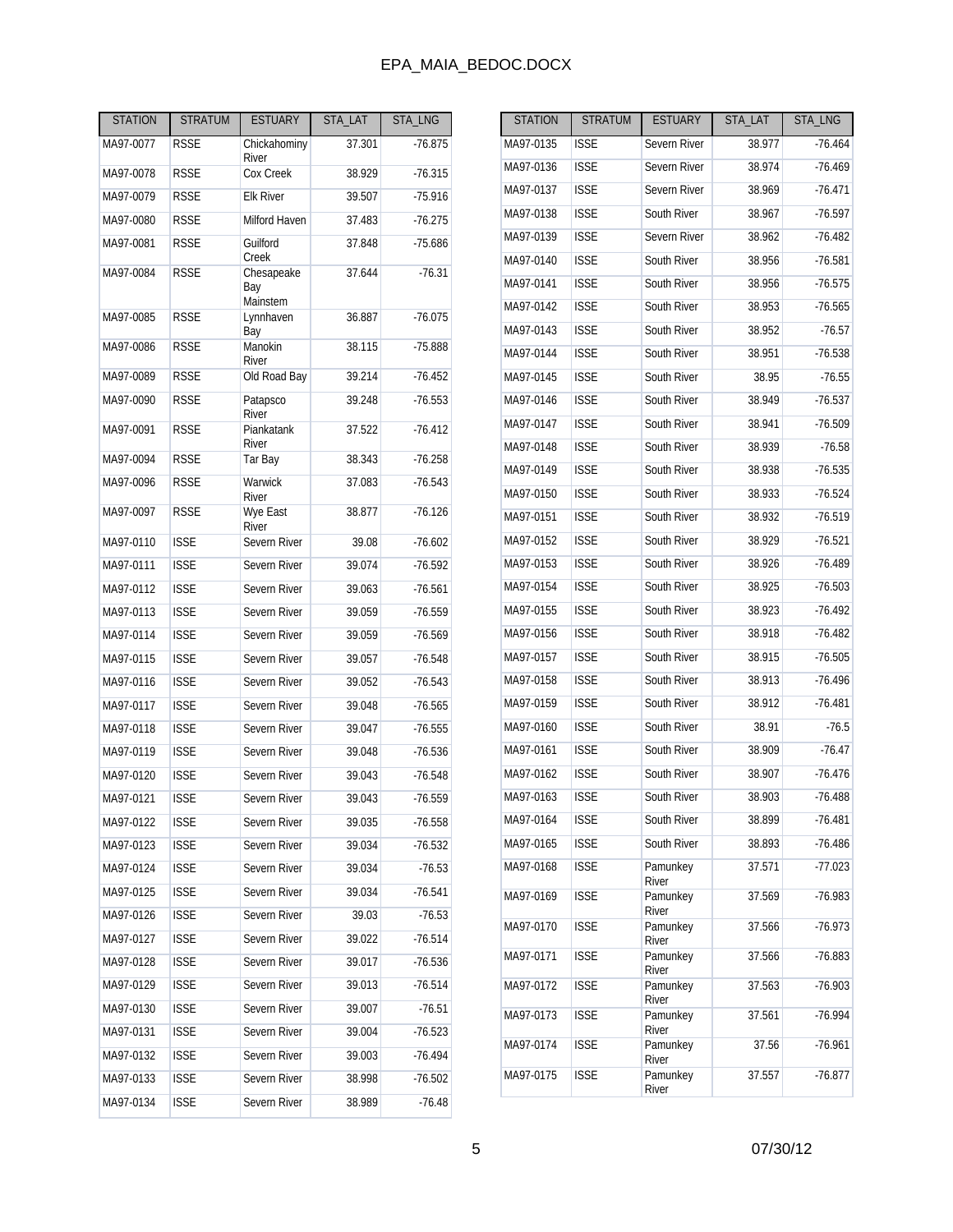| <b>STATION</b> | <b>STRATUM</b> | <b>ESTUARY</b>           | STA LAT | STA_LNG   | <b>STATION</b>         | <b>STRATUM</b>             | <b>ESTUARY</b>             | STA LAT          | STA_LNG                |
|----------------|----------------|--------------------------|---------|-----------|------------------------|----------------------------|----------------------------|------------------|------------------------|
| MA97-0176      | <b>ISSE</b>    | Pamunkey<br><b>River</b> | 37.549  | $-76.97$  | MA97-0242              | <b>ISSE</b>                | St. Jerome<br>Creek        | 38.119           | $-76.347$              |
| MA97-0177      | <b>ISSE</b>    | Pamunkey<br>River        | 37.549  | $-76.891$ | MA97-0243              | <b>ISSE</b>                | St. Jerome<br>Creek        | 38.115           | $-76.348$              |
| MA97-0178      | <b>ISSE</b>    | Pamunkey<br>River        | 37.55   | $-76.816$ | MA97-0244              | <b>ISSE</b>                | St. Jerome<br>Creek        | 38.115           | $-76.343$              |
| MA97-0228      | <b>ISSE</b>    | Cherrystone<br>Inlet     | 37.319  | $-75.996$ | MA97-0245              | <b>ISSE</b>                | St. Jerome<br>Creek        | 38.114           | $-76.355$              |
| MA97-0229      | <b>ISSE</b>    | Cherrystone<br>Inlet     | 37.319  | $-75.988$ | MA97-0246              | <b>ISSE</b>                | St. Jerome<br>Creek        | 38.113           | $-76.343$              |
| MA97-0230      | <b>ISSE</b>    | Cherrystone<br>Inlet     | 37.318  | $-76.008$ | MA97-0247              | <b>ISSE</b>                | Pocomoke<br>River          | 38.189           | $-75.386$              |
| MA97-0231      | <b>ISSE</b>    | Cherrystone<br>Inlet     | 37.314  | $-75.994$ | MA97-0248              | <b>ISSE</b>                | Pocomoke<br>River          | 38.186           | $-75.394$              |
| MA97-0232      | <b>ISSE</b>    | Cherrystone<br>Inlet     | 37.312  | $-76.005$ | MA97-0249              | <b>ISSE</b>                | Pocomoke<br>River          | 38.145           | $-75.45$               |
| MA97-0233      | <b>ISSE</b>    | Cherrystone<br>Inlet     | 37.309  | $-76.013$ | MA97-0250              | <b>ISSE</b>                | Pocomoke<br>River          | 38.143           | $-75.444$              |
| MA97-0234      | <b>ISSE</b>    | Cherrystone<br>Inlet     | 37.303  | $-76.008$ | MA97-0251              | <b>ISSE</b>                | Pocomoke<br>River          | 38.053           | $-75.635$              |
| MA97-0235      | <b>ISSE</b>    | Cherrystone<br>Inlet     | 37.3    | $-76.015$ | MA98-1021              | <b>RSSE</b>                | Eastern Bay                | 38.934           | $-76.223$              |
| MA97-0236      | <b>ISSE</b>    | Cherrystone              | 37.291  | $-76.018$ | MA98-1022              | <b>RSSE</b>                | Eastern Bay                | 38.868           | $-76.271$              |
| MA97-0237      | <b>ISSE</b>    | Inlet<br>St. Jerome      | 38.147  | $-76.354$ | MA98-1023              | <b>RSSE</b>                | Eastern Bay                | 38.898           | $-76.24$               |
|                |                | Creek                    |         |           | MA98-1024              | <b>RSSE</b>                | Eastern Bay                | 38.851           | $-76.349$              |
| MA97-0238      | <b>ISSE</b>    | St. Jerome<br>Creek      | 38.139  | $-76.35$  | MA98-1026              | <b>RSSE</b>                | Eastern Bay                | 38.85            | $-76.212$              |
| MA97-0239      | <b>ISSE</b>    | St. Jerome<br>Creek      | 38.131  | $-76.35$  | MA98-1027              | <b>RSSE</b>                | Eastern Bay                | 38.825           | $-76.246$              |
| MA97-0240      | <b>ISSE</b>    | St. Jerome<br>Creek      | 38.125  | $-76.349$ | MA98-1028<br>MA98-1029 | <b>RSSE</b><br><b>RSSE</b> | Eastern Bay<br>Eastern Bay | 38.834<br>38.799 | $-76.235$<br>$-76.195$ |
| MA97-0241      | <b>ISSE</b>    | St. Jerome<br>Creek      | 38.121  | $-76.345$ | MA98-1030              | <b>RSSE</b>                | Eastern Bay                | 38.797           | $-76.204$              |

### # METHODOLOGY DESCRIBING FIELD COLLECTION OF SAMPLES

The data described in this data set were collected by USEPA field crews will be described here.

These probability-based Base Sampling Sites were used to characterize the water quality of the province. Sampling at most stations included: a CTD cast, collection of three samples for benthic biology and grain size, collection of sediment for chemical analyses, grain size characterization and toxicity testing, performance of a fish trawl for determination of species composition and abundance and for collection of samples observed as having one or more gross external pathologies.

Samples and in situ measurements were collected for characterization of: (1) physical habitat (depth, temperature, salinity, dissolved oxygen, pH, water clarity, organic carbon content in sediments, and grain size of sediments); (2) water quality (dissolved and particulate nutrients, total suspended solids, chlorophyll a, and phaeophytin); (3) contamination in sediments (total metals, simultaneously-extracted metals, acid volatile sulfide, PAHs, PCBs, pesticides, butyltins, and sediment toxicity); (4) contaminants in fish and crab tissue (total metals, PAHs, PCBs, and pesticides); and (5) biotic condition (diversity and abundance of benthic invertebrates, fish and shellfish, and external pathology and spleen macrophage aggregates in fish).

A Hydrolab Datasonde was used to measure in situ values of physical habitat parameters at meter intervals, and water clarity was determined with a Secchi disk. Water samples were collected with a 5-L Go-Flo® bottle in the surface and bottom layers (one meter from the air and sediment interface, respectively), and filtered with 0.7-micron glass-fiber filters. The water and filters were frozen for later analysis. Sediments were collected with a 0.04-m2 Young-modified Van Veen grab sampler. Surface sediments (composites of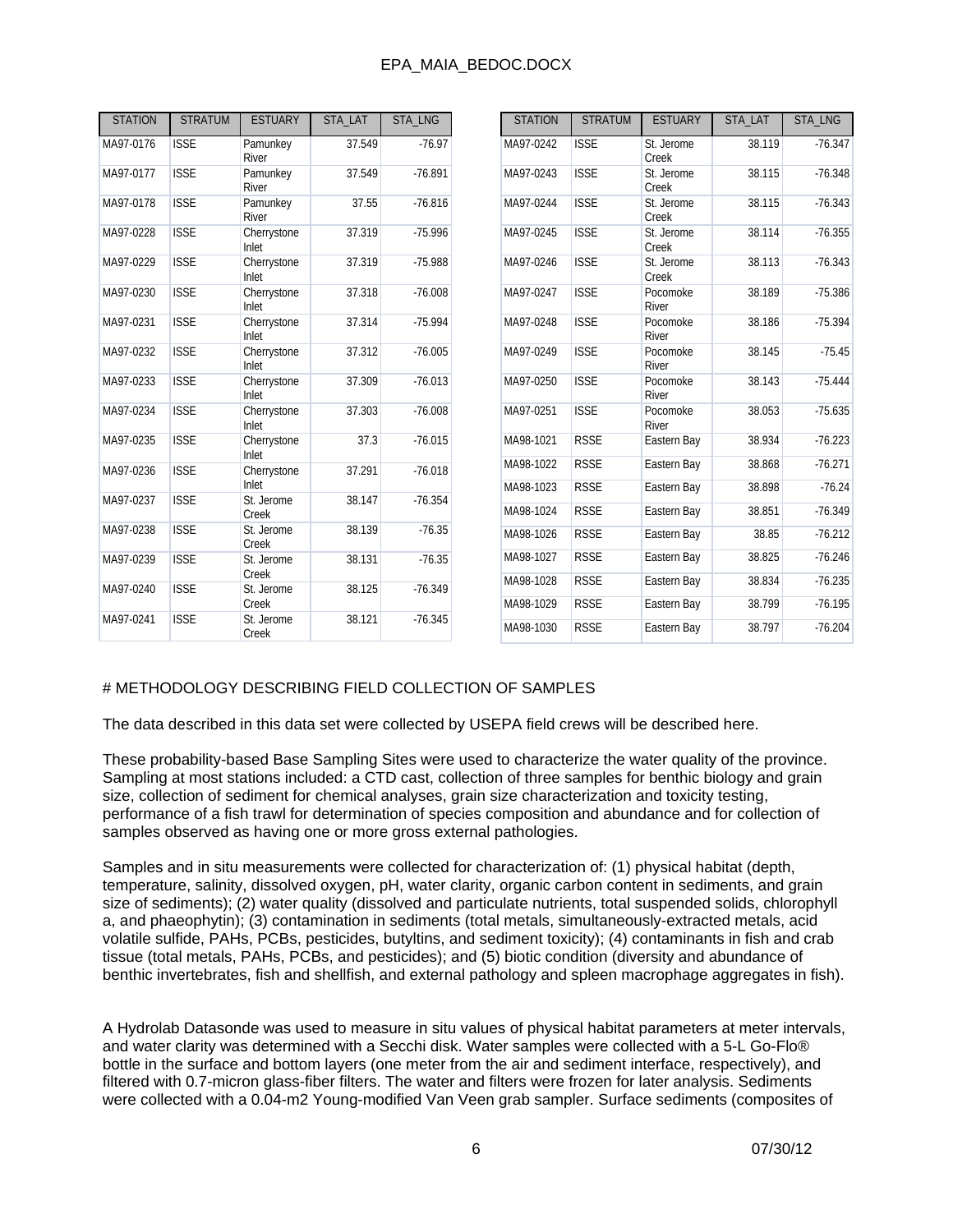upper 2 cm) were collected from each station and used to measure physical, chemical, and toxicological characteristics of the sediments.. All analyses were performed on samples that were stored frozen.

Sediment was also collected separately with a 0.04-m2 Young-modified Van Veen grab sampler for the purpose of measuring species composition, enumeration, and biomass determination of infaunal and epifaunal benthic macroinvertebrates. One to three grab samples were taken from each station. The contents were live-sieved in the field with a 0.5 mm mesh screen, and organisms retained on the screen were fixed in a 10% buffered formalin with rose bengal for preservation and visualization. Only organisms larger than 0.5 mm were processed; therefore, groups such as turbellarian flatworms, nematodes, ostracods, harpacticoid copepods and foraminifera were excluded from the identification process.

### # METHODOLOGY DESCRIBING CHAIN OF CUSTODY FOR BIOLOGICAL LAB SAMPLES

Please see the following document for details:

Strobel, C.J. 1998. Mid Atlantic Integrated Assessment / Environmental Monitoring and Assessment Program - Estuaries: Virginian Province Quality Assurance Project Plan. U.S. EPA, Office of Research and Development, NHEERL-AED, Narragansett, RI. June 1998.

### # BIOLOGICAL ENUMERATION TECHNIQUES

BENTHIC SAMPLES: The samples were washed through 500 um mesh sieves. Benthic fauna were sorted from the sediments, identified to species, if possible, and enumerated. Benthic fauna identified included those commonly termed 'macrofauna', i.e., those metazoan organisms retained by a 0.5 mm mesh sieve. 'Meiofaunal' groups were not identified or enumerated. These groups included: nematodes, ostracods, turbellarians, harpacticoid copepods and foraminifera. In addition to meiofauna, taxonomic groups having only planktonic forms were excluded from the identification process. Examples of these groups were copepods andcladocerans. Benthic fauna were identified to the lowest practical taxonomic level. Macrobenthos were identified to species, except for the following groups: class anthozoa (class), subclass copepoda (order), phylum nemertinea (phylum), subclass ostracoda (subclass) and class turbellaria (class). For samples collected in low salinity (less than 5 ppt) water, oligochaetes and chironomids were identified to species, where possible. Above 5 ppt salinity, individuals of these groups from higher salinities were not further differentiated.

BIOMASS: Identified and counted organisms were grouped by categories of taxonomic and ecologically significance to be used in biomass determinations, placed in vials and preserved. Biomass was determined using formaldehyde dry weight. Soft-bodied organisms and those having significant inorganic body parts were treated separately. The dry weight biomass of soft-bodied organisms was directly measured after drying. However, hard-bodied organisms (e.g., bivalves, gastropods, and echinoderms) were acidified prior to measuring dry weight in order to remove calcium carbonate (bivalves >2 cm in length were shucked rather than acidified). Biomass measurements were made using an analytical balance with an accuracy of 0.1 mg. Biomass was determined as shell-free dry weight after drying to a constant weight at 60 degrees C.

In the data base, biomass data are reported along with an abundance value (the number of organisms included in the sample). Data base records with a biomass value greater than zero but with an abundance equal to zero indicate that organism fragments were included in the sample.

#FORMULAS AND CALCULATIONS FOR BIOLOGICAL DATA # BIOLOGICAL VARIABLES QA/QC PLAN FOR PROJECT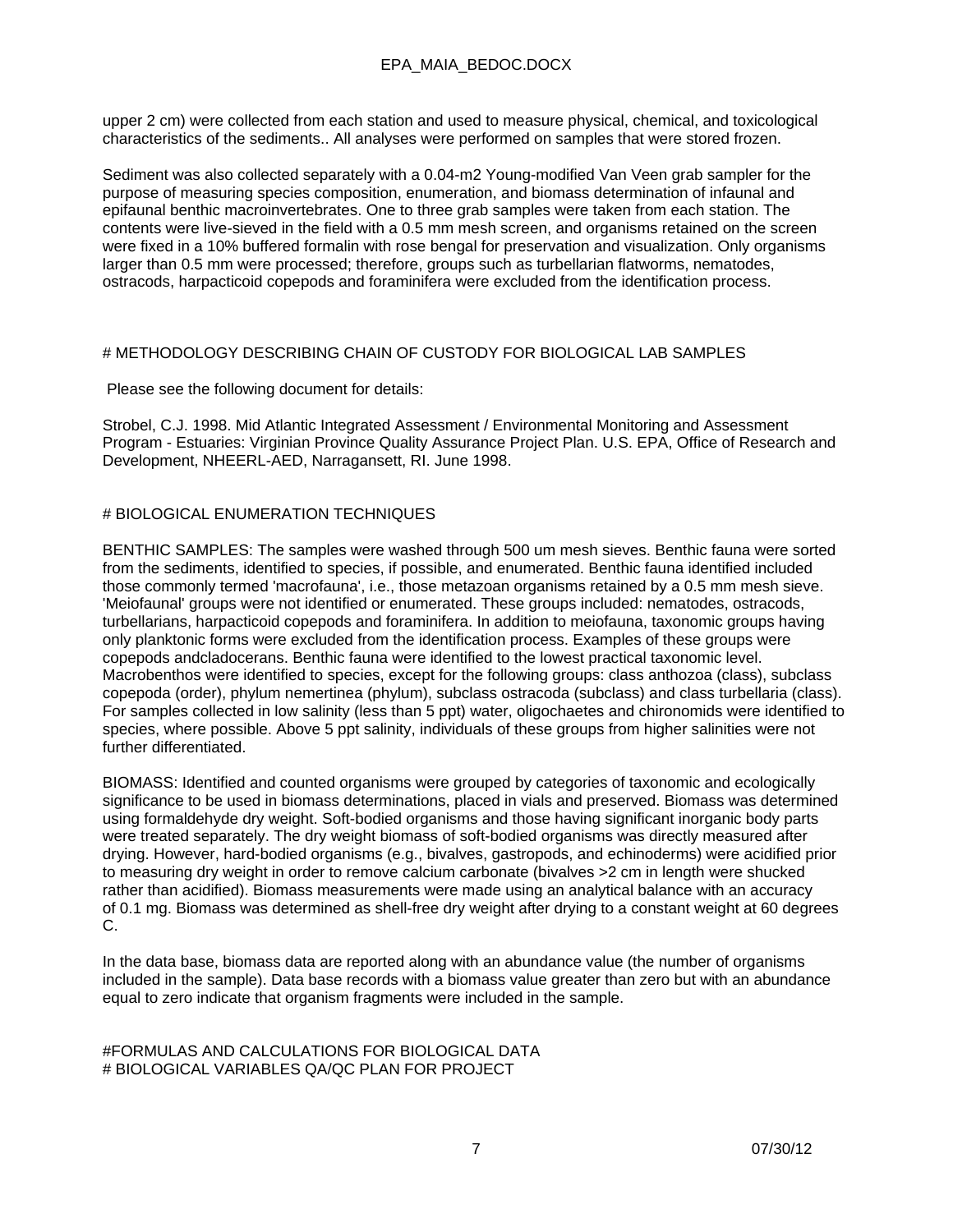All EMAP-VP data used in the generation of this report were subjected to rigorous quality assurance measures as described in the following Quality Assurance Project Plan:

Strobel, C.J. 1998. Mid Atlantic Integrated Assessment / Environmental Monitoring and Assessment Program - Estuaries: Virginian Province Quality Assurance Project Plan. U.S. EPA, Office of Research and Development, NHEERL-AED, Narragansett, RI. June 1998.

#BIOLOGOCAL VARIABLE NAMES, MEASUREMENT UNITS AND DESCRIPTIONS

>PARAMETER: AFDW (taxon ash free dry weight in grams)

-COLLECTION METHODS: Young-modified Van Veen Grab sampler was used to collect sediment grabs for benthic analyses followed by field sieving through a 0.5mm sieve and preserved in the field. Organisms and detritus retained in sieve were transferred into labeled jars and preserved in 10% buffeted formalin with rose bengal.

-SAMPLE PRESERVATIVES: 10% buffeted formalin with rose bengal -SAMPLE STORAGE ENVIRONMENT: Plastic (Nalgene) Bottles -TIME IN STORAGE: Variable Until commencement of processing -LABORATORY TECHNIQUES WITH REFERENCES:

Strobel, C.J. 1998. Mid Atlantic Integrated Assessment / Environmental Monitoring and Assessment Program - Estuaries: Virginian Province Quality Assurance Project Plan. U.S. EPA, Office of Research and Development, NHEERL-AED, Narragansett, RI. June 1998.

>DATA ENTRY METHOD: See following document for details:

Strobel, C.J. 1998. Mid Atlantic Integrated Assessment / Environmental Monitoring and Assessment Program - Estuaries: Virginian Province Quality Assurance Project Plan. U.S. EPA, Office of Research and Development, NHEERL-AED, Narragansett, RI. June 1998.

>DATA VERIFICATION: See following document for details:

Strobel, C.J. 1998. Mid Atlantic Integrated Assessment / Environmental Monitoring and Assessment Program - Estuaries: Virginian Province Quality Assurance Project Plan. U.S. EPA, Office of Research and Development, NHEERL-AED, Narragansett, RI. June 1998.

>PARAMETER: COUNT (# of a benthic taxon per sample)

-COLLECTION METHODS: Young-modified Van Veen Grab sampler was used to collect sediment grabs for benthic analyses followed by field sieving through a 0.5mm sieve and preserved in the field. Organisms and detritus retained in sieve were transferred into labeled jars and preserved in 10% buffeted formalin with rose bengal.

-SAMPLE PRESERVATIVES: 10% buffered formalin with Rose Bengal transferred to 70% ethanol after sorting.

-SAMPLE STORAGE ENVIRONMENT: Plastic (Nalgene) Bottles

-TIME IN STORAGE: Until commencement of processing

-LAB TECHNIQUES WITH REFERENCES: See following document for details:

Strobel, C.J. 1998. Mid Atlantic Integrated Assessment / Environmental Monitoring and Assessment Program - Estuaries: Virginian Province Quality Assurance Project Plan. U.S. EPA, Office of Research and Development, NHEERL-AED, Narragansett, RI. June 1998.

>DATA ENTRY METHOD: See following document for details:

Strobel, C.J. 1998. Mid Atlantic Integrated Assessment / Environmental Monitoring and Assessment Program - Estuaries: Virginian Province Quality Assurance Project Plan. U.S. EPA, Office of Research and Development, NHEERL-AED, Narragansett, RI. June 1998.

>DATA VERIFICATION: See following document for details: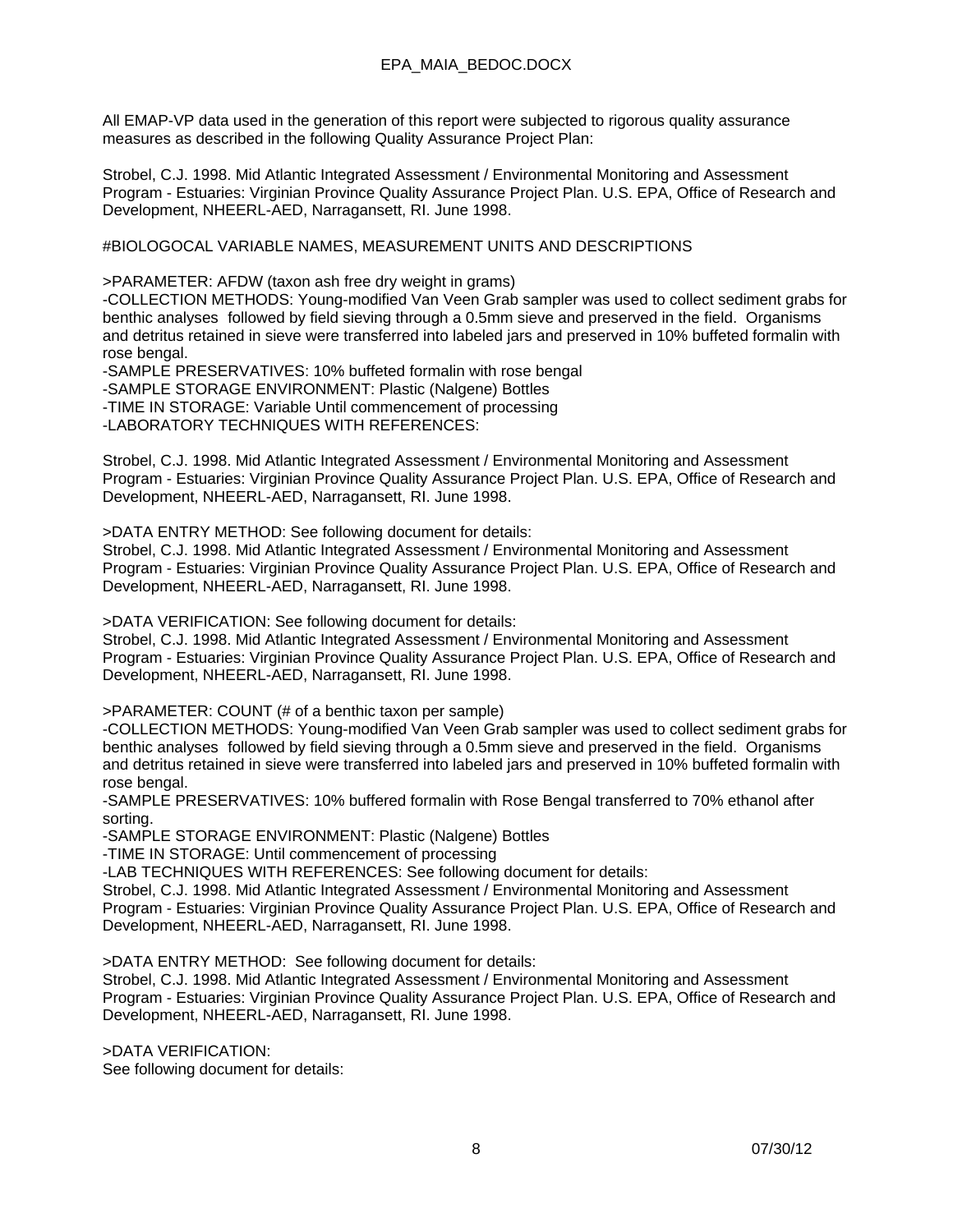Strobel, C.J. 1998. Mid Atlantic Integrated Assessment / Environmental Monitoring and Assessment Program - Estuaries: Virginian Province Quality Assurance Project Plan. U.S. EPA, Office of Research and Development, NHEERL-AED, Narragansett, RI. June 1998.

### # SPECIES INHOUSE CODES AND SCIENTIFIC NAMES

Note inhouse species codes found in this data set are are a combination of original EMAP species codes and IT IS TSN numbers.

### > IN HOUSE SPECIES LIST

The in-house species codes and Latin Names found in this data set are as follows:

| <b>TAXNCODE</b> | <b>TAXNAME</b>                   | <b>TAXNCODE</b> | <b>TAXNAME</b>              |
|-----------------|----------------------------------|-----------------|-----------------------------|
| ABLAANNU        | ABLABESMYIA ANNULATA             | <b>ANACHIS</b>  | <b>ANACHIS</b>              |
| ABLABESM        | ABLABESMYIA                      | <b>ANACOBES</b> | <b>ANACHIS OBESA</b>        |
| ABLAPELE        | ABLABESMYIA PELEENSIS            | ANADTRAN        | ANADARA TRANSVERSA          |
| ABLARHAM        | ABLABESMYIA RHAMPHE              | ANCIDEPR        | ANCINUS DEPRESSUS           |
| <b>ACANINTE</b> | ACANTHOHAUSTORIUS INTERMEDIUS    | ANCIHART        | ANCISTROSYLLIS HARTMANAE    |
| <b>ACANMILL</b> | <b>ACANTHOHAUSTORIUS MILLSI</b>  | <b>ANCIJONE</b> | ANCISTROSYLLIS JONESI       |
| <b>ACANSIMI</b> | <b>ACANTHOHAUSTORIUS SIMILIS</b> | <b>ANCISTRO</b> | <b>ANCISTROSYLLIS</b>       |
| <b>ACETAMER</b> | ACETES AMERICANUS CAROLINAE      | ANCYLIDA        | ANCYLIDAE                   |
| ACTECANA        | ACTEOCINA CANALICULATA           | ANGUPALM        | ANGUINELLA PALMATA          |
| <b>ACTEPUNC</b> | <b>ACTEON PUNCTOSTRIATUS</b>     | <b>ANOMSIMP</b> | ANOMIA SIMPLEX              |
| <b>ACTINIAR</b> | <b>ACTINIARIA</b>                | <b>ANOPPETI</b> | ANOPLODACTYLUS PETIOLATUS   |
| <b>AEGINELL</b> | AEGINELLIDAE                     | ANTHOZOA        | ANTHOZOA                    |
| AGLAVERR        | <b>AGLAOPHAMUS VERRILLI</b>      | ANTHURID        | ANTHURIDAE                  |
| ALIGELEV        | ALIGENA ELEVATA                  | AORIDAE         | AORIDAE                     |
| <b>ALMYPROX</b> | ALMYRACUMA PROXIMOCULI           | APANMAGN        | AMAKUSANTHURA MAGNIFICA     |
| <b>ALPHHETE</b> | ALPHEUS HETEROCHAELIS            | APOPPYGM        | APOPRIONOSPIO PYGMAEA       |
| <b>ALPHNORM</b> | ALPHEUS NORMANNI                 | ARABELLI        | ARABELLIDAE                 |
| AMASCAPE        | AMASTIGOS CAPERATUS              | ARABIRMU        | ARABELLA IRICOLOR           |
| AMERAMER        | AMERICHELIDIUM AMERICANUM        | ARACARAN        | ARANEAE                     |
| AMEROCUL        | AMEROCULODES SPECIES COMPLEX     | <b>ARCIDFAM</b> | ARCIDAE                     |
| AMNICOLA        | AMNICOLA                         | ARCTLOMO        | ARCTEONAIS LOMONDI          |
| AMPEABDI        | AMPELISCA ABDITA                 | ARICCATH        | ARICIDEA CATHERINAE         |
| AMPELISC        | AMPELISCA                        | ARICCERU        | ARICIDEA CERRUTII           |
| AMPEVADO        | AMPELISCA VADORUM                | ARICFRAG        | <b>ARICIDEA FRAGILIS</b>    |
| AMPEVERR        | AMPELISCA VERRILLI               | ARICIDEA        | ARICIDEA                    |
| AMPHARTD        | AMPHARETIDAE                     | ARICSUEC        | ARICIDEA SUECICA            |
| AMPHATRA        | AMPHIODIA ATRA                   | ARICTAYL        | ARICIDEA TAYLORI            |
| AMPHBIOC        | AMPHIPORUS BIOCULATUS            | <b>ARICWASS</b> | ARICIDEA WASSI              |
| <b>AMPHIPOD</b> | <b>AMPHIPODA</b>                 | <b>ASABOCUL</b> | ASABELLIDES OCULATA         |
| <b>AMPHORNA</b> | <b>AMPHITRITE ORNATA</b>         | <b>ASCIDIAC</b> | <b>ASCIDIACEA</b>           |
| AMPILONG        | AMPITHOE LONGIMANA               | <b>ASTACAST</b> | ASTARTE CASTANEA            |
| AMPITHOE        | <b>AMPITHOE</b>                  | ASTYLUNA        | <b>ASTYRIS LUNATA</b>       |
| AMYGPAPY        | AMYGDALUM PAPYRIUM               | <b>AULOLIMN</b> | <b>AULODRILUS LIMNOBIUS</b> |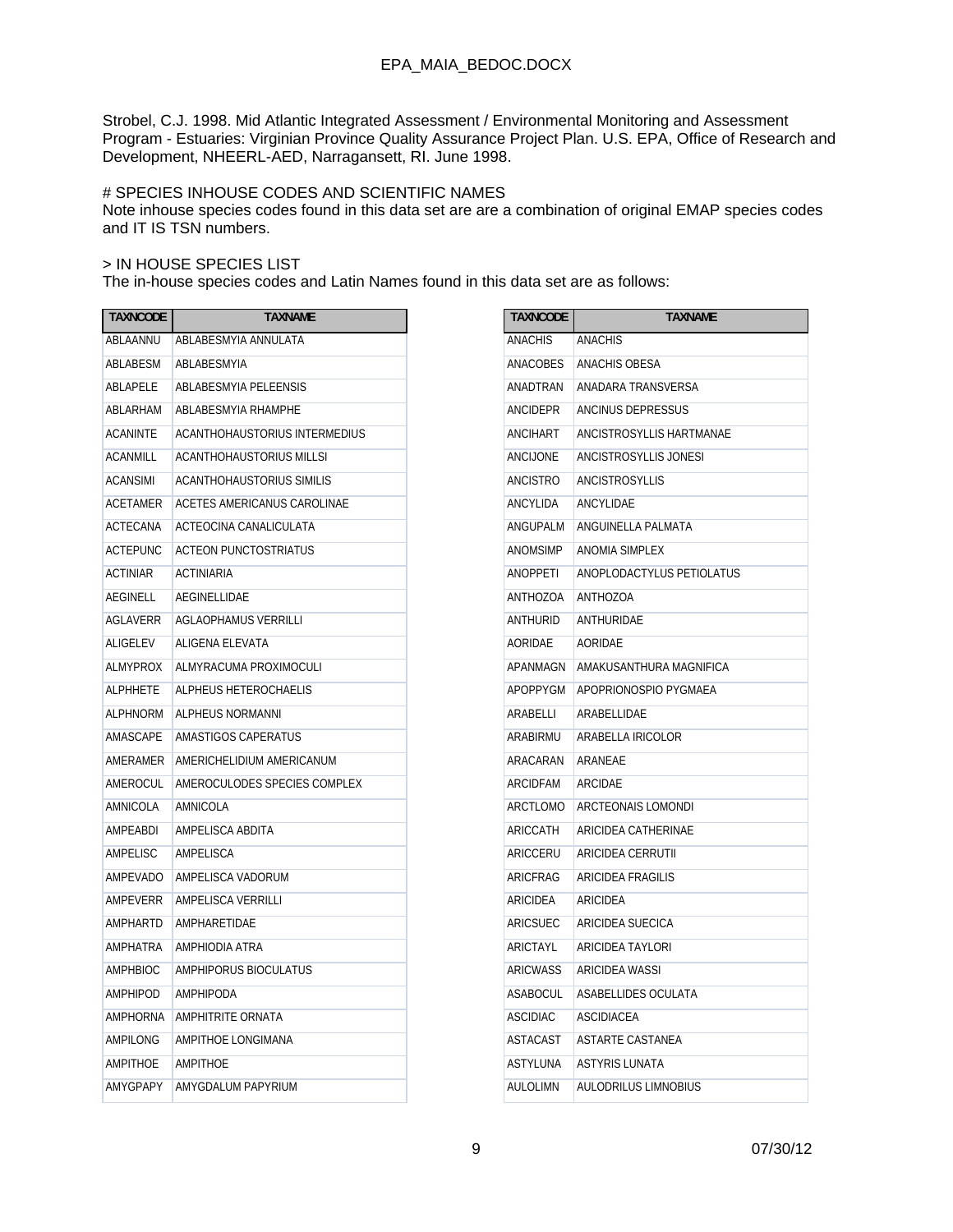| <b>TAXNCODE</b> | <b>TAXNAME</b>               |
|-----------------|------------------------------|
| AULOPIGU        | AULODRILUS PIGUETI           |
| AULOPLUR        | AULODRILUS PLURISETA         |
| AUTOLYTU        | <b>AUTOLYTUS</b>             |
| <b>AXARUS</b>   | AXARUS                       |
| <b>BALAIMPR</b> | <b>BALANUS IMPROVISUS</b>    |
| <b>BALANUS</b>  | <b>BALANUS</b>               |
| <b>BARNTRUN</b> | <b>BARNEA TRUNCATA</b>       |
| BATECATH        | <b>BATEA CATHARINENSIS</b>   |
| BATHPARK        | BATHYPOREIA PARKERI          |
| <b>BATHQUOD</b> | BATHYPOREIA QUODDYENSIS      |
| <b>BATHYPOR</b> | BATHYPOREIA                  |
| BEZZIA          | BEZZIA                       |
| <b>BHAWHETE</b> | BHAWANIA HETEROSETA          |
| <b>BITTALTE</b> | <b>BITTIUM ALTERNATUM</b>    |
| BIVALVIA        | <b>BIVALVIA</b>              |
| <b>BOCCLIGE</b> | BOCCARDIELLA LIGERICA        |
| <b>BOCLHAMA</b> | BOCCARDIELLA HAMATA          |
| <b>BODOTRUN</b> | <b>BODOTRIIDAE</b>           |
| <b>BOONIMPR</b> | <b>BOONEA IMPRESSA</b>       |
| <b>BOONSEMI</b> | BOONEA SEMINUDA              |
| <b>BOWMANIE</b> | BOWMANIELLA                  |
| <b>BOWMFLOR</b> | BOWMANIELLA FLORIDANA        |
| <b>BRACHYUR</b> | <b>BRACHYURA</b>             |
| <b>BRANCARI</b> | BRANCHIOSTOMA CARIBAEUM      |
| <b>BRANCHIO</b> | <b>BRANCHIOSTOMA</b>         |
| <b>BRANCLAV</b> | BRANIA CLAVATA               |
| <b>BRANIA</b>   | <b>BRANIA</b>                |
| <b>BRANSOWE</b> | <b>BRANCHIURA SOWERBYI</b>   |
| BRANSWED        | BRANIA SWEDMARKI             |
| <b>BRANVIRG</b> | BRANCHIOSTOMA VIRGINIAE      |
| BRANWELL        | BRANIA WELLFLEETENSIS        |
| <b>BRATUNID</b> | BRATISLAVIA UNIDENTATA       |
| <b>BUSYCANA</b> | <b>BUSYCON CANALICULATUM</b> |
| <b>CABIINCE</b> | CABIRA INCERTA               |
| CAECIDOT        | CAECIDOTEA SPP.              |
| CAECREGU        | CAECUM REGULARE              |
| CALLBREV        | CALLIPALLENE BREVIROSTRIS    |
| CALLIANA        | CALLIANASSIDAE               |
| CALLSAPI        | CALLINECTES SAPIDUS          |
| <b>CAPICAPI</b> | CAPITELLA CAPITATA           |
| CAPITELD        | CAPITELLIDAE                 |
| CAPRELLI        | CAPRELLIDAE                  |

| TAXNCODE        | TAXNAME                         |
|-----------------|---------------------------------|
| CAPRPENA        | CAPRELLA PENANTIS               |
| CARAHOBS        | CARAZZIELLA HOBSONAE            |
| CARDIIDA        | CARDIIDAE                       |
| CARITREM        | CARINOMA TREMAPHOROS            |
| CASSLUNI        | CASSIDINIDEA LUNIFRONS          |
| CASSOVAL        | <b>CASSIDINIDEA OVALIS</b>      |
| CAULKILL        | CAULLERIELLA KILLARIENSIS       |
| CAULLERI        | CAULLERIELLA                    |
| CAULSPEB        | CAULLERIELLA SP. B (BLAKE)      |
| CAULSPEJ        | CAULLERIELLA SP.J               |
| <b>CERAIRRI</b> | <b>CERATONEREIS IRRITABILIS</b> |
| <b>CERAPUS</b>  | <b>CERAPUS</b>                  |
| CERATFAM        | CERATOPOGONIDAE                 |
| CERATUBU        | <b>CERAPUS TUBULARIS</b>        |
| CERELACT        | <b>CEREBRATULUS LACTEUS</b>     |
| CHAETOPT        | CHAETOPTERIDAE                  |
| CHAEVARI        | CHAETOPTERUS VARIOPEDATUS       |
| CHAOALBA        | <b>CHAOBORUS ALBATUS</b>        |
| <b>CHAOBORU</b> | <b>CHAOBORUS</b>                |
| <b>CHAOPUNC</b> | CHAOBORUS PUNCTIPENNIS          |
| <b>CHIRALMY</b> | CHIRIDOTEA ALMYRA               |
| CHIRAREN        | CHIRIDOTEA ARENICOLA            |
| <b>CHIRCOEC</b> | CHIRIDOTEA COECA                |
| <b>CHIRIDOT</b> | <b>CHIRIDOTEA</b>               |
| <b>CHIRNIGR</b> | CHIRIDOTEA NIGRESCENS           |
| <b>CHIRONOM</b> | <b>CHIRONOMUS</b>               |
| <b>CHIRSTEN</b> | CHIRIDOTEA STENOPS              |
| <b>CHIRSTIG</b> | <b>CHIRONOMUS STIGMATERUS</b>   |
| <b>CHIRTUFT</b> | CHIRIDOTEA TUFTSI               |
| CHORDATA        | CHORDATA                        |
| CHRNMDAE        | CHIRONOMIDAE                    |
| CIRRATUL        | CIRRATULIDAE                    |
| <b>CIRRILVA</b> | <b>CIRROPHORUS ILVANA</b>       |
| <b>CIRROPHO</b> | <b>CIRROPHORUS</b>              |
| <b>CIRROSPB</b> | CIRROPHORUS SP. B MORRIS        |
| CLADMANC        | CLADOTANYTARSUS MANCUS          |
| <b>CLADOPLE</b> | <b>CLADOPELMA</b>               |
| CLADOTAN        | <b>CLADOTANYTARSUS</b>          |
| CLIMACIA        | <b>CLIMACIA</b>                 |
| CLINOTAN        | CLINOTANYPUS                    |
| <b>CLINPING</b> | CLINOTANYPUS PINGUIS            |
| <b>CLYMTORQ</b> | CLYMENELLA TORQUATA             |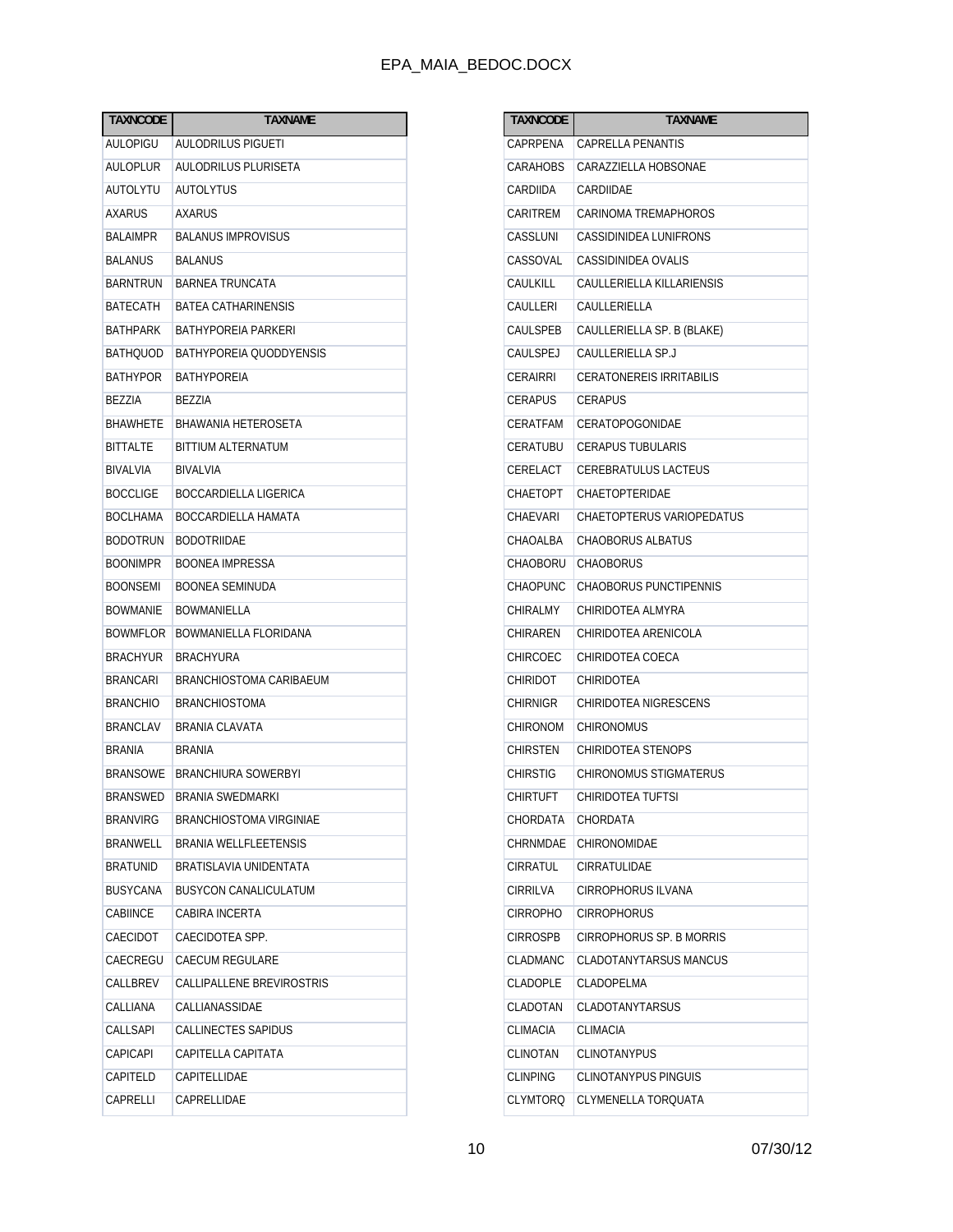| <b>TAXNCODE</b> | <b>TAXNAME</b>                 |
|-----------------|--------------------------------|
| COELOTAN        | COELOTANYPUS                   |
| COENAGRI        | COENAGRIONIDAE                 |
| COLUMBLD        | COLUMBELLIDAE                  |
| COPEHARP        | HARPACTICOIDA                  |
| CORBFLUM        | <b>CORBICULA FLUMINEA</b>      |
| CORBMANI        | <b>CORBICULA MANILENSIS</b>    |
| CORDULII        | CORDULIIDAE                    |
| COROACHE        | COROPHIUM ACHERUSICUM          |
| COROLACU        | <b>COROPHIUM LACUSTRE</b>      |
| COROPHIU        | COROPHIUM                      |
| COROSIMI        | <b>COROPHIUM SIMILE</b>        |
| COROTUBE        | COROPHIUM TUBERCULATUM         |
| COSSSOYE        | COSSURA LONGOCIRRATA           |
| CRANSEPT        | CRANGON SEPTEMSPINOSA          |
| CRASOSTR        | CRASSISPIRA OSTREARUM          |
| CRASVIRG        | CRASSOSTREA VIRGINICA          |
| CRATPILA        | <b>CRATENA PILATA</b>          |
| CREPCONV        | CREPIDULA CONVEXA              |
| CREPFORN        | CREPIDULA FORNICATA            |
| CREPIDUL        | CREPIDULA                      |
| CREPMACU        | CREPIDULA MACULOSA             |
| CREPPLAN        | CREPIDULA PLANA                |
| <b>CRICBICI</b> | <b>CRICOTOPUS BICINCTUS</b>    |
| CRICORTH        | CRICOTOPUS/ORTHOCLADIUS        |
| CRYPFULV        | <b>CRYPTOCHIRONOMUS FULVUS</b> |
| CRYPTOCH        | <b>CRYPTOCHIRONOMUS</b>        |
| CRYPTOTE        | <b>CRYPTOTENDIPES</b>          |
| CULICOID        | <b>CULICOIDES</b>              |
| <b>CURCULIO</b> | CURCULIONIDAE                  |
| CYATBURB        | CYATHURA BURBANCKI             |
| CYATHURA        | CYATHURA                       |
| CYATPOLI        | CYATHURA POLITA                |
| <b>CYCLVARI</b> | <b>CYCLASPIS VARIANS</b>       |
| <b>CYLIBIDE</b> | CYLICHNELLA BIDENTATA          |
| CYMACOMP        | CYMADUSA COMPTA                |
| CYRNFRAT        | <b>CYRNELLUS FRATERNUS</b>     |
| <b>DECANATA</b> | DECAPODA NATANTIA              |
| DECAPODA        | <b>DECAPODA</b>                |
| DECAREPT        | DECAPODA REPTANTIA             |
| <b>DEMICRYP</b> | <b>DEMICRYPTOCHIRONOMUS</b>    |
| <b>DEMOMICR</b> | DEMONAX MICROPHTHALMUS         |
| DERO            | DERO                           |

| TAXNCODE        | TAXNAME                         |
|-----------------|---------------------------------|
| DEROOBTU        | DERO OBTUSA                     |
| <b>DESSPHAL</b> | DESSEROBDELLA PHALERA           |
| DEUTINCE        | DEUTELLA INCERTA                |
| <b>DIADLEUC</b> | DIADUMENE LEUCOLENA             |
| DICRMODE        | DICROTENDIPES MODESTUS          |
| <b>DICRNERV</b> | DICROTENDIPES NERVOSUS          |
| DICROTEN        | <b>DICROTENDIPES</b>            |
| <b>DICRSIMP</b> | DICROTENDIPES SIMPSONI          |
| <b>DIOPCUPR</b> | DIOPATRA CUPREA                 |
| <b>DIPOSOCI</b> | DIPOLYDORA SOCIALIS             |
| DIPTERA         | <b>DIPTERA</b>                  |
| <b>DISPUNCI</b> | DISPIO UNCINATA                 |
| DONAFOSS        | DONAX FOSSOR                    |
| DONAVARI        | DONAX VARIABILIS                |
| <b>DORIOBSC</b> | DORIDELLA OBSCURA               |
| DORVILLE        | <b>DORVILLEIDAE</b>             |
| DORVRUDO        | DORVILLEA RUDOLPHI              |
| DRILLONG        | DRILONEREIS LONGA               |
| DUBIRAPH        | <b>DUBIRAPHIA</b>               |
| <b>DYSPSAYI</b> | <b>DYSPANOPEUS SAYI</b>         |
| ECHINOID        | <b>ECHINOIDEA</b>               |
| <b>ECHIPARM</b> | ECHINARACHNIUS PARMA            |
| EDOTMONT        | EDOTEA MONTOSA                  |
| EDOTTRIL        | EDOTIA TRILOBA                  |
| EDWAELEG        | EDWARDSIA ELEGANS               |
| ELASLAEV        | <b>ELASMOPUS LAEVIS</b>         |
| ELMIDAE         | ELMIDAE                         |
| <b>ENCHYTRA</b> | ENCHYTRAEIDAE                   |
| <b>ENDOCHIR</b> | ENDOCHIRONOMUS                  |
| <b>ENOPSANG</b> | ENOPLOBRANCHUS SANGUINEUS       |
| <b>ENSIDIRE</b> | <b>ENSIS DIRECTUS</b>           |
| EOBRSPIN        | EOBROLGUS SPINOSUS              |
| <b>EPITGREE</b> | EPITONIUM GREENLANDICUM         |
| EPITONIU        | <b>EPITONIUM</b>                |
| <b>EPITRUPI</b> | EPITONIUM RUPICOLA              |
| <b>EPOICOCL</b> | <b>EPOICOCLADIUS</b>            |
| <b>ERICATTE</b> | ERICHSONELLA ATTENUATA          |
| <b>ERICBRAS</b> | <b>ERICTHONIUS BRASILIENSIS</b> |
| ERICFILI        | ERICHSONELLA FILIFORMIS         |
| <b>ERICHSON</b> | ERICHSONELLA                    |
| <b>ETEOFOLI</b> | ETEONE FOLIOSA                  |
| <b>ETEOHETE</b> | <b>HYPERETEONE HETEROPODA</b>   |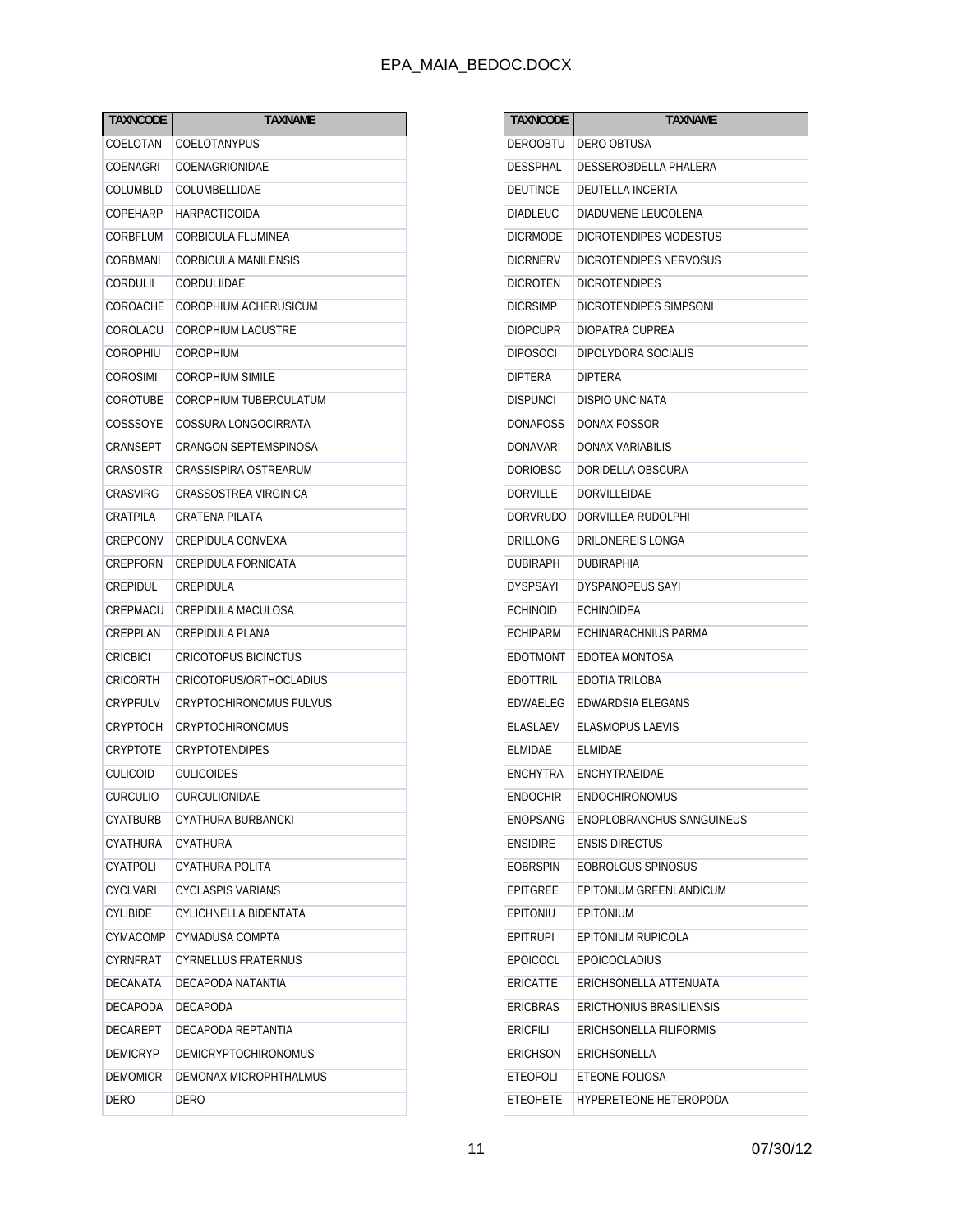| <b>TAXNCODE</b> | <b>TAXNAME</b>                 |  |  |  |
|-----------------|--------------------------------|--|--|--|
| EUCEPRAE        | EUCERAMUS PRAELONGUS           |  |  |  |
| <b>EUNICIDA</b> | EUNICIDAE                      |  |  |  |
| <b>EUPLCAUD</b> | EUPLEURA CAUDATA               |  |  |  |
| EURYDEPR        | EURYPANOPEUS DEPRESSUS         |  |  |  |
| <b>EURYTHOE</b> | <b>EURYTHOE</b>                |  |  |  |
| <b>EUSARSIE</b> | EUSARSIELLA                    |  |  |  |
| <b>EUSAZOST</b> | <b>FUSARSIELLA ZOSTERICOLA</b> |  |  |  |
| EXOGDISP        | <b>EXOGONE DISPAR</b>          |  |  |  |
| FARGBUSH        | FARGOA BUSHIANA                |  |  |  |
| <b>FERRISSI</b> | FERRISSIA                      |  |  |  |
| GAMMARID        | GAMMARIDAE                     |  |  |  |
| GAMMARUS        | <b>GAMMARUS</b>                |  |  |  |
| GAMMDAIB        | <b>GAMMARUS DAIBERI</b>        |  |  |  |
| GAMMFASC        | <b>GAMMARUS FASCIATUS</b>      |  |  |  |
| <b>GAMMPALU</b> | <b>GAMMARUS PALUSTRIS</b>      |  |  |  |
| GAMMTIGR        | <b>GAMMARUS TIGRINUS</b>       |  |  |  |
| <b>GASTROPO</b> | <b>GASTROPODA</b>              |  |  |  |
| GEMMGEMM        | GEMMA GEMMA                    |  |  |  |
| GEUKDEMI        | GEUKENSIA DEMISSA              |  |  |  |
| GILLALTI        | <b>GILLIA ALTILIS</b>          |  |  |  |
| <b>GITANOPS</b> | <b>GITANOPSIS</b>              |  |  |  |
| GLYCAMER        | GLYCERA AMERICANA              |  |  |  |
| <b>GLYCDIBR</b> | <b>GLYCERA DIBRANCHIATA</b>    |  |  |  |
| GLYCERA         | <b>GLYCERA</b>                 |  |  |  |
| <b>GLYCERID</b> | <b>GLYCERIDAE</b>              |  |  |  |
| <b>GLYCSOLI</b> | <b>GLYCINDE SOLITARIA</b>      |  |  |  |
| <b>GLYCSPED</b> | <b>GLYCERA SP.D</b>            |  |  |  |
| GLYPTOTE        | <b>GLYPTOTENDIPES</b>          |  |  |  |
| GOBIIDAE        | GOBIIDAE                       |  |  |  |
| GOMPHIDA        | GOMPHIDAE                      |  |  |  |
| GONIADID        | <b>GONIADIDAE</b>              |  |  |  |
| GRUBCLAV        | <b>GRUBEOSYLLIS CLAVATA</b>    |  |  |  |
| <b>GYPTBREV</b> | <b>GYPTIS BREVIPALPA</b>       |  |  |  |
| <b>GYPTVITT</b> | <b>GYPTIS CRYPTA</b>           |  |  |  |
| HABESPEC        | HABER SPECIOSUS                |  |  |  |
| HAMISOLI        | HAMINOEA SOLITARIA             |  |  |  |
| <b>HAPLSETI</b> | HAPLOCYTHERIDEA SETIPUNCTATA   |  |  |  |
| HARGRAPA        | <b>HARGERIA RAPAX</b>          |  |  |  |
| HARMEXTE        | HARMOTHOE EXTENUATA            |  |  |  |
| HARMIMBR        | HARMOTHOE IMBRICATA            |  |  |  |
| <b>HARNISCH</b> | HARNISCHIA                     |  |  |  |
| HAUSTIDA        | HAUSTORIIDAE                   |  |  |  |

| <b>TAXNCODE</b> | TAXNAME                         |  |  |  |
|-----------------|---------------------------------|--|--|--|
| <b>HAVESCAB</b> | HAVELOCKIA SCABRA               |  |  |  |
| <b>HEMICHOR</b> | <b>HEMICHORDATA</b>             |  |  |  |
| <b>HEPTAGEN</b> | HEPTAGENIIDAE                   |  |  |  |
| <b>HETEFILI</b> | HETEROMASTUS FILIFORMIS         |  |  |  |
| HEXABILI        | HEXAGENIA BILINEATA             |  |  |  |
| HEXAGENI        | HEXAGENIA                       |  |  |  |
| <b>HEXALIMB</b> | HEXAGENIA LIMBATA               |  |  |  |
| <b>HIPPPLEU</b> | HIPPOLYTE PLEURACANTHA          |  |  |  |
| <b>HIRUDINE</b> | HIRUDINEA                       |  |  |  |
| HOBSFLOR        | HOBSONIA FLORIDA                |  |  |  |
| <b>HOLOTHUR</b> | HOLOTHUROIDEA                   |  |  |  |
| <b>HUTCMACR</b> | HUTCHINSONIELLA MACRACANTHA     |  |  |  |
| <b>HYDRDIAN</b> | <b>HYDROIDES DIANTHUS</b>       |  |  |  |
| <b>HYDROBIA</b> | <b>HYDROBIA</b>                 |  |  |  |
| <b>HYDROBII</b> | HYDROBIIDAE                     |  |  |  |
| <b>HYDROIDE</b> | <b>HYDROIDES</b>                |  |  |  |
| <b>HYDRPROT</b> | HYDROIDES PROTULICOLA           |  |  |  |
| <b>HYDRSPEY</b> | <b>HYDROBIIDAE SP. Y MORRIS</b> |  |  |  |
| <b>HYDRSPEZ</b> | HYDROBIIDAE SP. Z MORRIS        |  |  |  |
| <b>HYDRTRUN</b> | HYDROBIA TRUNCATA               |  |  |  |
| <b>ILYAOBSO</b> | ILYANASSA OBSOLETA              |  |  |  |
| <b>ILYATRIV</b> | ILYANASSA TRIVITTATA            |  |  |  |
| <b>ILYOTEMP</b> | ILYODRILUS TEMPLETONI           |  |  |  |
| <b>ISCHRECU</b> | <b>ISCHADIUM RECURVUM</b>       |  |  |  |
| <b>ISCHYROC</b> | ISCHYROCERIDAE                  |  |  |  |
| <b>ISOCFREY</b> | <b>ISOCHAETIDES FREYI</b>       |  |  |  |
| <b>JASSFALC</b> | JASSA FALCATA                   |  |  |  |
| JASSMARM        | JASSA MARMORATA                 |  |  |  |
| KIEFFERU        | KIEFFERULUS                     |  |  |  |
| KURTCERI        | KURTZIELLA CERINA               |  |  |  |
| <b>KURTLIMO</b> | KURTZIELLA LIMONITELLA          |  |  |  |
| LAEOCULV        | <b>LAEONEREIS CULVERI</b>       |  |  |  |
| <b>LAEVFUSC</b> | LAEVAPEX FUSCUS                 |  |  |  |
| LEITFRAG        | LEITOSCOLOPLOS FRAGILIS         |  |  |  |
| LEITOSCO        | <b>LEITOSCOLOPLOS</b>           |  |  |  |
| LEITROBU        | LEITOSCOLOPLOS ROBUSTUS         |  |  |  |
| <b>LEMBSMIT</b> | <b>LEMBOS SMITHI</b>            |  |  |  |
| <b>LEPICOMM</b> | LEPIDAMETRIA COMMENSALIS        |  |  |  |
| LEPIDYTI        | LEPIDACTYLUS DYTISCUS           |  |  |  |
| <b>LEPISUBL</b> | LEPIDONOTUS SUBLEVIS            |  |  |  |
| <b>LEPTOCHE</b> | <b>LEPTOCHEIRUS</b>             |  |  |  |
| LEPTPLUM        | LEPTOCHEIRUS PLUMULOSUS         |  |  |  |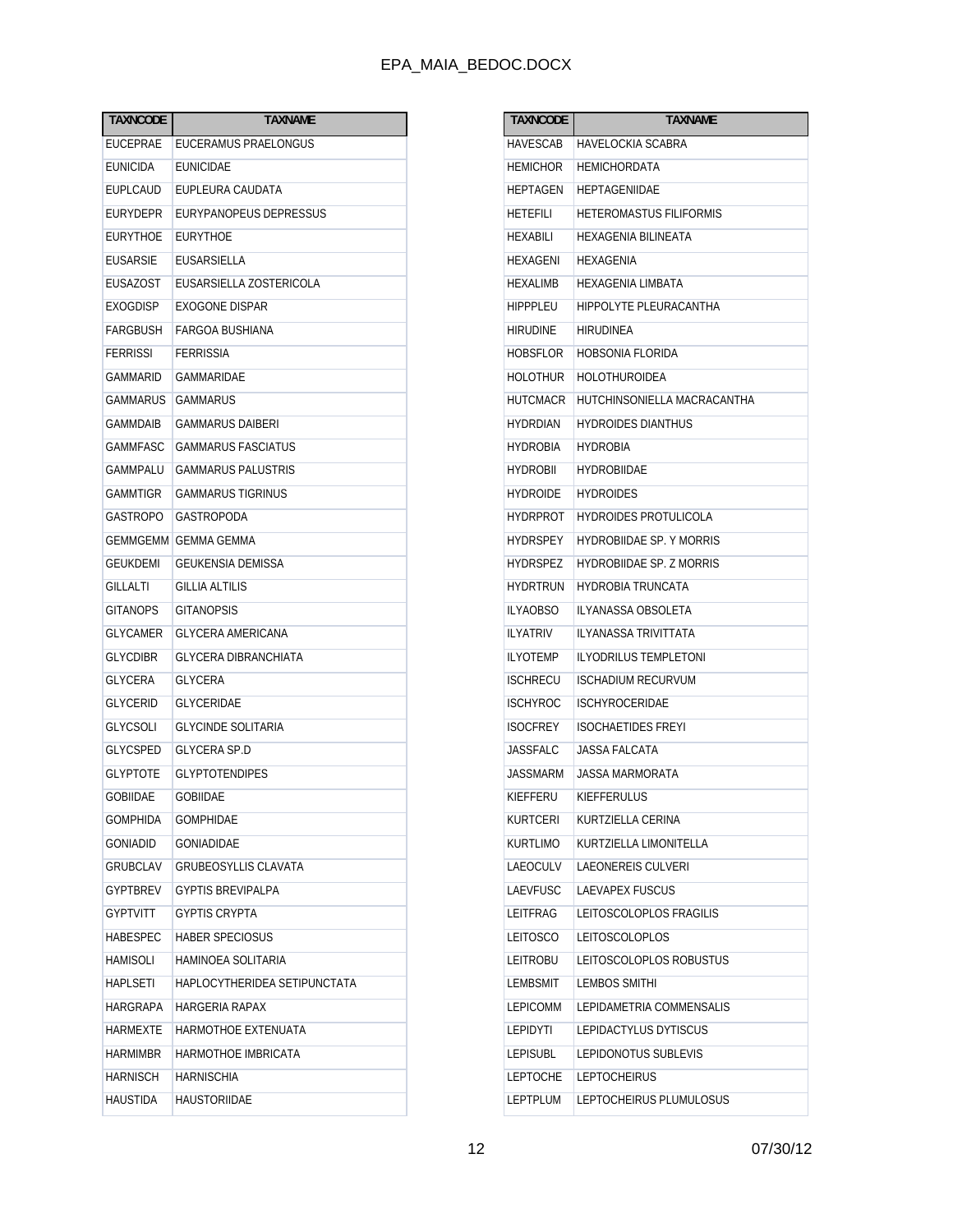| <b>TAXNCODE</b> | TAXNAME                      |  |  |
|-----------------|------------------------------|--|--|
| LEPTTENU        | LEPTOSYNAPTA TENUIS          |  |  |
| LEUCAMER        | LEUCON AMERICANUS            |  |  |
| <b>LIBIDUBI</b> | LIBINIA DUBIA                |  |  |
| LIMNCERV        | LIMNODRILUS CERVIX           |  |  |
| LIMNHOFF        | LIMNODRILUS HOFFMEISTERI     |  |  |
| LIMNODRI        | LIMNODRILUS                  |  |  |
| LIMNUDEK        | LIMNODRILUS UDEKEMIANUS      |  |  |
| LIMUPOLY        | LIMULUS POLYPHEMUS           |  |  |
| LINEIDAE        | LINEIDAE                     |  |  |
| LIPINELL        | LIPINELLA                    |  |  |
| LIRCLINE        | LIRCEUS LINEATUS             |  |  |
| LISTBARN        | LISTRIELLA BARNARDI          |  |  |
| LISTCLYM        | LISTRIELLA CLYMENELLAE       |  |  |
| LISTRIEL        | LISTRIELLA                   |  |  |
| LISTSMIT        | LISTRIELLA SMITHI            |  |  |
| LITTTENU        | LITTORIDINOPS TENUIPES       |  |  |
| LOIMMEDU        | LOIMIA MEDUSA                |  |  |
| LOPESCLA        | LOPESCLADIUS SPP.            |  |  |
| LUCOINCE        | LUCONACIA INCERTA            |  |  |
| LUMBRIND        | LUMBRINERIDAE                |  |  |
| LUMBTENI        | LUMBRINERIS TENUIS           |  |  |
| LYONHYAL        | LYONSIA HYALINA              |  |  |
| LYSIALBA        | LYSIANOPSIS ALBA             |  |  |
| MACOBALT        | MACOMA BALTICA               |  |  |
| MACOMA          | MACOMA                       |  |  |
| <b>MACOMITC</b> | MACOMA MITCHELLI             |  |  |
| MACOTENT        | MACOMA TENTA                 |  |  |
| MACRZONA        | MACROCLYMENE ZONALIS         |  |  |
| MACTRFAM        | MACTRIDAE                    |  |  |
| MAGELONA        | MAGELONA                     |  |  |
| MAGESPEG        | MAGELONA SP. G               |  |  |
| MAJIDAE         | MAJIDAE                      |  |  |
| MALDANID        | <b>MALDANIDAE</b>            |  |  |
| MALMLUNU        | MALMGRENIA LUNULATA          |  |  |
| MALMTAYL        | <b>MALMGRENIELLA TAYLORI</b> |  |  |
| MANAAEST        | MANAYUNKIA AESTUARINA        |  |  |
| MANCSTEL        | MANCOCUMA STELLIFERA         |  |  |
| MAREVIRI        | MARENZELLERIA VIRIDIS        |  |  |
| MARGAPIC        | MARGINELLA APICINA           |  |  |
| MARPSANG        | MARPHYSA SANGUINEA           |  |  |
| MEDIAMBI        | MEDIOMASTUS AMBISETA         |  |  |
| MEDICALI        | MEDIOMASTUS CALIFORNIENSIS   |  |  |

| <b>TAXNCODE</b> | <b>TAXNAME</b>                |  |  |
|-----------------|-------------------------------|--|--|
| MEDIOMAS        | MEDIOMASTUS                   |  |  |
| MELANELL        | MELANELLA                     |  |  |
| MELIMACU        | MELINNA MACULATA              |  |  |
| MELINITI        | MELITA NITIDA                 |  |  |
| MELINNA         | MELINNA                       |  |  |
| <b>MELITA</b>   | MELITA                        |  |  |
| MELITIDA        | MELITIDAE                     |  |  |
| MERCMERC        | MERCENARIA MERCENARIA         |  |  |
| <b>MICRATRA</b> | MICROPHIOPHOLIS ATRA          |  |  |
| <b>MICRGRYL</b> | MICRODEUTOPUS GRYLLOTALPA     |  |  |
| <b>MICRHART</b> | MICROPHTHALMUS HARTMANAE      |  |  |
| <b>MICRLEID</b> | <b>MICRURA LEIDYI</b>         |  |  |
| <b>MICROPHT</b> | <b>MICROPHTHALMUS</b>         |  |  |
| <b>MICRPEDE</b> | <b>MICROTENDIPES PEDELLUS</b> |  |  |
| <b>MICRRANE</b> | MICROPROTOPUS RANEYI          |  |  |
| <b>MICRSCZE</b> | MICROPHTHALMUS SCZELKOWII     |  |  |
| MITRLUNA        | MITRELLA LUNATA               |  |  |
| <b>MOLANNA</b>  | MOLANNA                       |  |  |
| MOLGAREN        | MOLGULA ARENATA               |  |  |
| MOLGMANH        | MOLGULA MANHATTENSIS          |  |  |
| MONOCULO        | <b>MONOCULODES</b>            |  |  |
| <b>MONOEDWA</b> | MONOCULODES EDWARDSI          |  |  |
| <b>MONOPYLE</b> | MONOPYLEPHORUS                |  |  |
| <b>MONORUBR</b> | MONOPYLEPHORUS RUBRONIVEUS    |  |  |
| <b>MONOTUBE</b> | MONOCOROPHIUM TUBERCULATUM    |  |  |
| <b>MONTACUT</b> | MONTACUTIDAE                  |  |  |
| <b>MONTBAPT</b> | MONTICELLINA BAPTISTEAE       |  |  |
| <b>MONTDORS</b> | MONTICELLINA DORSOBRANCHIALIS |  |  |
| <b>MONTICEL</b> | MONTICELLINA                  |  |  |
| MUCRMUCR        | MUCROGAMMARUS MUCRONATUS      |  |  |
| <b>MULILATE</b> | <b>MULINIA LATERALIS</b>      |  |  |
| <b>MUSCTRAN</b> | MUSCULIUM TRANSVERSUM         |  |  |
| <b>MUSCULIU</b> | MUSCULIUM                     |  |  |
| MYAAREN         | <b>MYA ARFNARIA</b>           |  |  |
| <b>MYSEPLAN</b> | <b>MYSELLA PLANULATA</b>      |  |  |
| <b>MYSIALMY</b> | <b>MYSIDOPSIS ALMYRA</b>      |  |  |
| <b>MYSIBIGE</b> | <b>MYSIDOPSIS BIGELOWI</b>    |  |  |
| <b>MYSIDACE</b> | <b>MYSIDACEA</b>              |  |  |
| <b>MYSIDAE</b>  | <b>MYSIDAE</b>                |  |  |
| <b>MYSIDOPS</b> | <b>MYSIDOPSIS</b>             |  |  |
| <b>MYSIFURC</b> | MYSIDOPSIS FURCA              |  |  |
| <b>MYTILEUC</b> | MYTILOPSIS LEUCOPHAEATA       |  |  |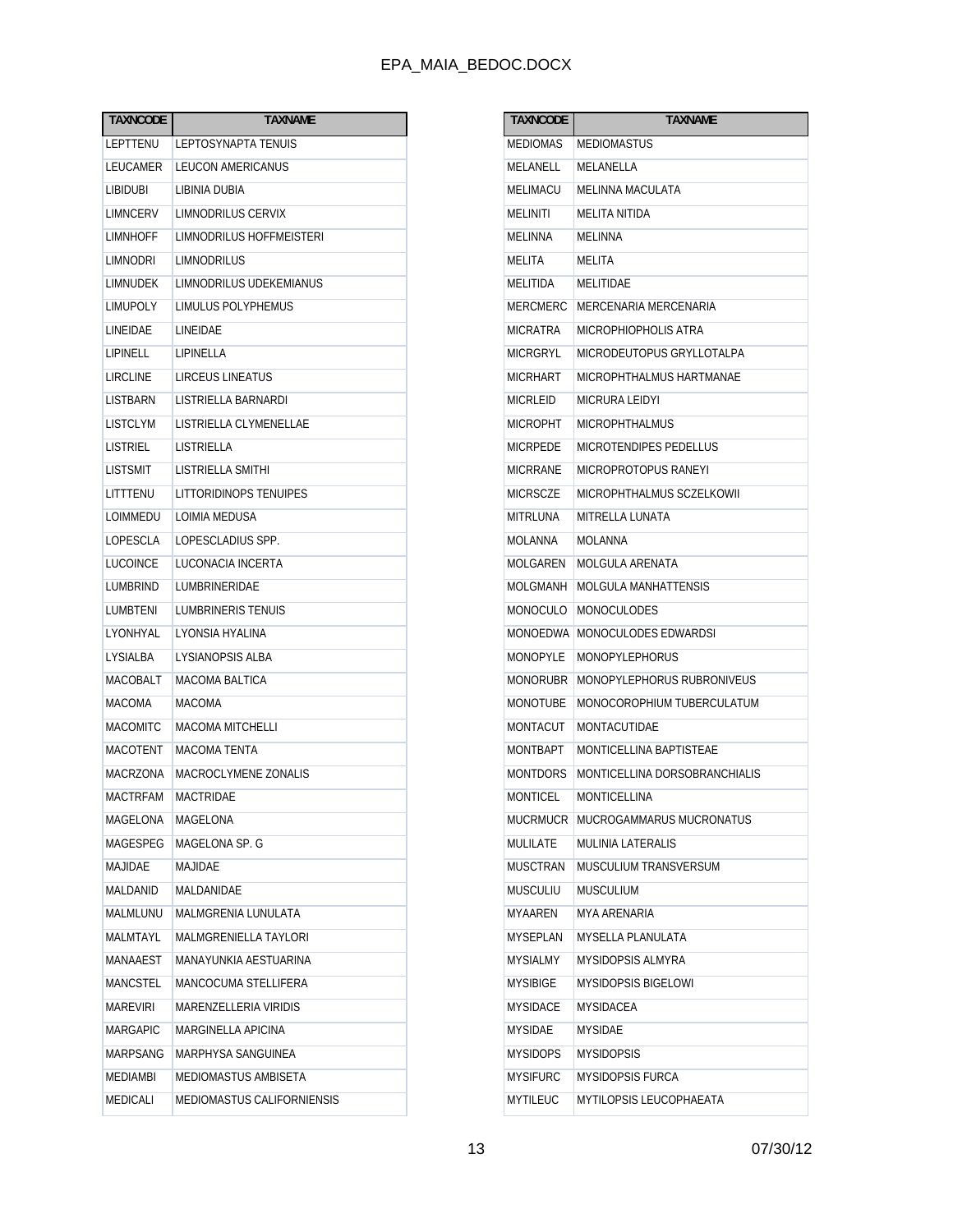| <b>TAXNCODE</b> | <b>TAXNAME</b>           |  |  |
|-----------------|--------------------------|--|--|
| NAIDIDAE        | NAIDIDAE                 |  |  |
| NAISSIMP        | <b>NAIS SIMPLEX</b>      |  |  |
| NAISVARI        | <b>NAIS VARIABILIS</b>   |  |  |
| NANOBALT        | NANOCLADIUS BALTICUS     |  |  |
| NANOCLAD        | NANOCLADIUS              |  |  |
| NANOCRAS        | NANOCLADIUS CRASSICORNUS |  |  |
| NASSTRIV        | NASSARIUS TRIVITTATUS    |  |  |
| <b>NASSVIRF</b> | NASSARIUS VIBEX          |  |  |
| <b>NATICIDA</b> | NATICIDAE                |  |  |
| NEANAREN        | NEANTHES ARENACEODENTATA |  |  |
| NEANSUCC        | NEANTHES SUCCINEA        |  |  |
| NEMATODA        | NEMATODA                 |  |  |
| NEMERTEA        | NEMERTEA                 |  |  |
| NEMERTIN        | NEMERTINEA               |  |  |
| <b>NEOMAMER</b> | NEOMYSIS AMERICANA       |  |  |
| NEOPSAYI        | NEOPANOPE SAYI           |  |  |
| NEPHBUCE        | NEPHTYS BUCERA           |  |  |
| <b>NEPHCRYP</b> | NEPHTYS CRYPTOMMA        |  |  |
| <b>NEPHINCI</b> | NEPHTYS INCISA           |  |  |
| NEPHPICT        | NEPHTYS PICTA            |  |  |
| NEPHTYID        | NEPHTYIDAE               |  |  |
| <b>NEPHTYS</b>  | <b>NEPHTYS</b>           |  |  |
| NEREACUM        | NEREIS ACUMINATA         |  |  |
| NEREFRAG        | NEREIPHYLLA FRAGILIS     |  |  |
| NEREIDAE        | NEREIDIDAE               |  |  |
| <b>NERFIS</b>   | NEREIS                   |  |  |
| <b>NERERIIS</b> | NEREIS RIISEI            |  |  |
| NERESUCC        | NEREIS SUCCINEA          |  |  |
| NEUMANIA        | NEUMANIA                 |  |  |
| NEVEDUPL        | NEVERITA DUPLICATA       |  |  |
| NILOTHAU        | NILOTHAUMA               |  |  |
| NOORGPRS        | NO ORGANISMS PRESENT     |  |  |
| <b>NOTOMAST</b> | NOTOMASTUS               |  |  |
| <b>NOTOSPA</b>  | NOTOMASTUS SP. A EWING   |  |  |
| NOTOSPIN        | NOTOCIRRUS SPINIFERUS    |  |  |
| NUCUPROX        | NUCULA PROXIMA           |  |  |
| NUDIBRAN        | NUDIBRANCHIA             |  |  |
| <b>ODONATA</b>  | <b>ODONATA</b>           |  |  |
| ODOSENGO        | ODOSTOMIA ENGONIA        |  |  |
| ODOSTOMI        | <b>ODOSTOMIA</b>         |  |  |
| <b>OECEINCO</b> | OECETIS INCONSPICUA      |  |  |
| <b>OECETIS</b>  | <b>OECETIS</b>           |  |  |

| TAXNCODE        | <b>TAXNAME</b>               |  |  |
|-----------------|------------------------------|--|--|
| OEDICERO        | OEDICEROTIDAE                |  |  |
| OGYRALPH        | OGYRIDES ALPHAEROSTRIS       |  |  |
| OLIGOCHA        | OLIGOCHAETA                  |  |  |
| ONUPHIDA        | ONUPHIDAF                    |  |  |
| OPHIUROI        | OPHIUROIDEA                  |  |  |
| ORBINIID        | ORBINIIDAE                   |  |  |
| OSTRACOD        | OSTRACODA                    |  |  |
| OVALIPES        | OVALIPES                     |  |  |
| <b>OVALOCEL</b> | <b>OVALIPES OCELLATUS</b>    |  |  |
| OWENFUSI        | OWENIA FUSIFORMIS            |  |  |
| OXYUSMIT        | <b>OXYUROSTYLIS SMITHI</b>   |  |  |
| PAGASTIE        | PAGASTIFLLA                  |  |  |
| PAGULONG        | PAGURUS LONGICARPUS          |  |  |
| PAGUPOLL        | PAGURUS POLLICARIS           |  |  |
| PAGURIDA        | PAGURIDAE                    |  |  |
| <b>PAGURUS</b>  | PAGURUS                      |  |  |
| PALEHETE        | PALEANOTUS HETEROSETA        |  |  |
| <b>PANOHERB</b> | <b>PANOPEUS HERBSTII</b>     |  |  |
| PARAATTE        | PARAHAUSTORIUS ATTENUATUS    |  |  |
| PARACAUD        | PARACEREIS CAUDATA           |  |  |
| PARACHIR        | PARACHIRONOMUS               |  |  |
| PARACLAD        | PARACLADOPELMA               |  |  |
| PARACYPR        | PARAMETOPELLA CYPRIS         |  |  |
| <b>PARADIRE</b> | PARACHIRONOMUS DIRECTUS      |  |  |
| PARAFULG        | PARAONIS FULGENS             |  |  |
| PARAHAUS        | PARAHAUSTORIUS               |  |  |
| PARALAUT        | PARALAUTERBORNIELLA          |  |  |
| PARALITT        | PARANAIS LITORALIS           |  |  |
| PARALNGI        | PARAHAUSTORIUS LONGIMERUS    |  |  |
| PARALONG        | PARAPIONOSYLLIS LONGICIRRATA |  |  |
| PARALUTE        | PARAHESIONE LUTEOLA          |  |  |
| <b>PARANAIS</b> | PARANAIS                     |  |  |
| PARAONID        | PARAONIDAE                   |  |  |
| <b>PARAPINN</b> | PARAPRIONOSPIO PINNATA       |  |  |
| PARAPOLL        | PARASTEROPE POLLEX           |  |  |
| <b>PARAPUSI</b> | PARACAPRELLA PUSILLA         |  |  |
| PARASPEC        | PARADONEIS SP. C MORRIS      |  |  |
| PARATENU        | PARACAPRELLA TENUIS          |  |  |
| PAROCAEC        | PAROUGIA CAECA               |  |  |
| <b>PARVMULT</b> | PARVILUCINA MULTILINEATA     |  |  |
| PECTGOUL        | PECTINARIA GOULDI            |  |  |
| <b>PENTPULC</b> | PENTAMERA PULCHERRIMA        |  |  |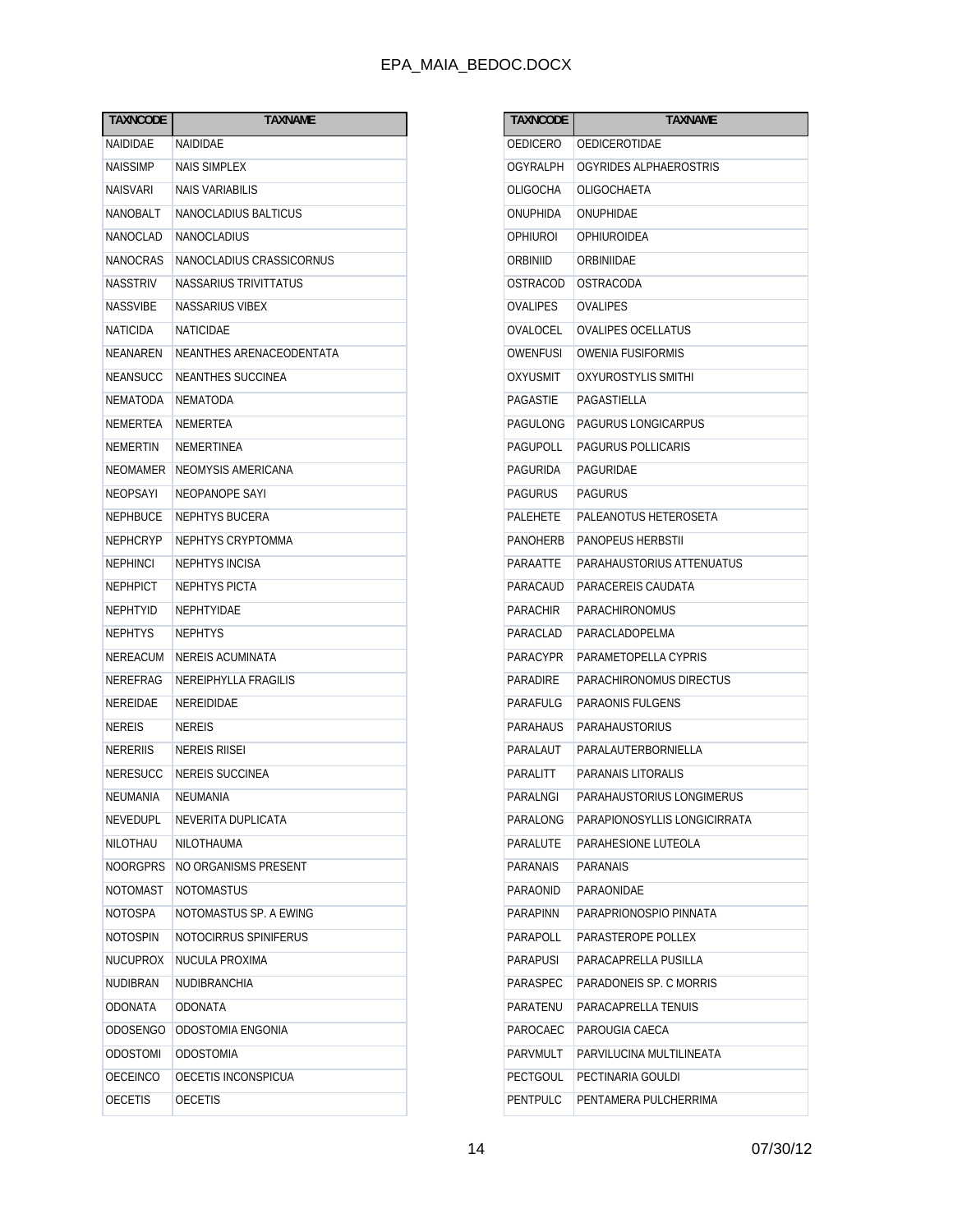| <b>TAXNCODE</b> | <b>TAXNAME</b>            |  |  |
|-----------------|---------------------------|--|--|
| PERIFRAG        | PERIPLOMA FRAGILE         |  |  |
| <b>PEROVIRI</b> | PEROPHORA VIRIDIS         |  |  |
| <b>PETRPHOL</b> | PETRICOLA PHOLADIFORMIS   |  |  |
| <b>PHASSTRO</b> | PHASCOLION STROMBI        |  |  |
| PHERAFFI        | PHERUSA AFFINIS           |  |  |
| PHORARCH        | PHORONIS ARCHITECTA       |  |  |
| PHORONIS        | PHORONIS                  |  |  |
| PHORPSAM        | PHORONIS PSAMMOPHILA      |  |  |
| <b>PHOTIS</b>   | <b>PHOTIS</b>             |  |  |
| PHOTPUGN        | PHOTIS PUGNATOR           |  |  |
| PHOTREIN        | PHOTIS REINHARDI          |  |  |
| PHOXOCEP        | PHOXOCEPHALIDAE           |  |  |
| PHYLAREN        | PHYLLODOCE ARENAE         |  |  |
| PHYLDCDE        | PHYLLODOCIDAE             |  |  |
| <b>PHYLLODO</b> | PHYLLODOCE                |  |  |
| PHYLOCEN        | PHYLOCENTROPUS            |  |  |
| <b>PIGUMICH</b> | PIGUETIELLA MICHIGANENSIS |  |  |
| PILARGID        | PILARGIDAE                |  |  |
| PINNCHAE        | PINNIXA CHAETOPTERANA     |  |  |
| PINNIXA         | PINNIXA                   |  |  |
| <b>PIROROBE</b> | PIROMIS ROBERTI           |  |  |
| <b>PISICOMP</b> | PISIDIUM COMPRESSUM       |  |  |
| <b>PISIDIUM</b> | PISIDIUM                  |  |  |
| <b>PISTA</b>    | PISTA                     |  |  |
| <b>PISTPALM</b> | PISTA PALMATA             |  |  |
| <b>PISTOUAD</b> | PISTA QUADRILOBATA        |  |  |
| PLACPAPI        | PLACOBDELLA PAPILLIFERA   |  |  |
| PLEUGLAB        | <b>PLEUSYMTES GLABER</b>  |  |  |
| <b>PLEUSTID</b> | PLEUSTIDAE                |  |  |
| PODALEVI        | PODARKEOPSIS LEVIFUSCINA  |  |  |
| PODAOBSC        | PODARKE OBSCURA           |  |  |
| <b>POLIDUPL</b> | POLINICES DUPLICATUS      |  |  |
| <b>POLYCIRR</b> | <b>POLYCIRRUS</b>         |  |  |
| <b>POLYCOLO</b> | POLYDORA COLONIA          |  |  |
| <b>POLYCOMM</b> | POLYDORA COMMENSALIS      |  |  |
| <b>POLYCONV</b> | POLYPEDILUM CONVICTUM     |  |  |
| <b>POLYCORN</b> | POLYDORA CORNUTA          |  |  |
| <b>POLYDORA</b> | POLYDORA                  |  |  |
| <b>POLYEXIM</b> | POLYCIRRUS EXIMIUS        |  |  |
| POLYGORD        | <b>POLYGORDIUS</b>        |  |  |
| <b>POLYHALT</b> | POLYPEDILUM HALTERALE     |  |  |
| POLYILLI        | POLYPEDILUM ILLINOENSE    |  |  |

| TAXNCODE        | TAXNAME                        |  |  |  |
|-----------------|--------------------------------|--|--|--|
| POLYLIGN        | POLYDORA LIGNI                 |  |  |  |
| POLYNOID        | POLYNOIDAE                     |  |  |  |
| <b>POLYPEDI</b> | POLYPEDILUM                    |  |  |  |
| POLYSCAL        | POLYPEDILUM SCALAENUM          |  |  |  |
| POLYSOCI        | POLYDORA SOCIALIS              |  |  |  |
| POLYTRIT        | POLYPEDILUM TRITUM             |  |  |  |
| POLYWEBS        | POLYDORA WEBSTERI              |  |  |  |
| POTARENI        | POTAMILLA RENIFORMIS           |  |  |  |
| <b>PRIOHETE</b> | PRIONOSPIO HETEROBRANCHIA      |  |  |  |
| PRIONOSP        | <b>PRIONOSPIO</b>              |  |  |  |
| PRIOPERK        | PRIONOSPIO PERKINSI            |  |  |  |
| PRISJENK        | PRISTINELLA JENKINAE           |  |  |  |
| <b>PRISOSBO</b> | PRISTINELLA OSBORNI            |  |  |  |
| PROBEZZI        | PROBEZZIA                      |  |  |  |
| PROCBELL        | PROCLADIUS BELLUS              |  |  |  |
| PROCCORN        | PROCERAEA CORNUTA              |  |  |  |
| PROCLADI        | PROCLADIUS                     |  |  |  |
| PROCSUBL        | <b>PROCLADIUS SUBLETTEI</b>    |  |  |  |
| PROTDEIC        | PROTOHAUSTORIUS DEICHMANNAE    |  |  |  |
| PROTSPEB        | PROTOHAUSTORIUS SP.B           |  |  |  |
| PROTWIGL        | PROTOHAUSTORIUS WIGLEYI        |  |  |  |
| PSEUAMBI        | PSEUDEURYTHOE AMBIGUA          |  |  |  |
| PSEUCARO        | PSEUDOHAUSTORIUS CAROLINIENSIS |  |  |  |
| PSEUDOCH        | PSEUDOCHIRONOMUS               |  |  |  |
| PSEUDOHA        | PSEUDOHAUSTORIUS               |  |  |  |
| <b>PSEUOBLI</b> | PSEUDUNCIOLA OBLIQUUA          |  |  |  |
| PSEUPAUC        | PSEUDEURYTHOE PAUCIBRANCHIATA  |  |  |  |
| PTILTENU        | PTILANTHURA TENUIS             |  |  |  |
| PTILTRIC        | PTILANTHURA TRICARINA          |  |  |  |
| PYRACAND        | PYRAMIDELLA CANDIDA            |  |  |  |
| PYRACREN        | PYRAMIDELLA CRENULATA          |  |  |  |
| PYRAMIDE        | PYRAMIDELLIDAE                 |  |  |  |
| <b>PYRAMSPP</b> | PYRAMIDELLA                    |  |  |  |
| <b>QUISMULT</b> | QUISTRADRILUS MULTISETOSUS     |  |  |  |
| RANGCUNE        | RANGIA CUNEATA                 |  |  |  |
| RHEOTANY        | RHEOTANYTARSUS                 |  |  |  |
| <b>RHEPEPIS</b> | RHEPOXYNIUS EPISTOMUS          |  |  |  |
| <b>RHEPHUDS</b> | RHEPOXYNIUS HUDSONI            |  |  |  |
| RHEPOXYN        | RHEPOXYNIUS                    |  |  |  |
| RHITHARR        | RHITHROPANOPEUS HARRISII       |  |  |  |
| RHYNCHOC        | RHYNCHOCOELA                   |  |  |  |
| <b>RICTPUNC</b> | RICTAXIS PUNCTOSTRIATUS        |  |  |  |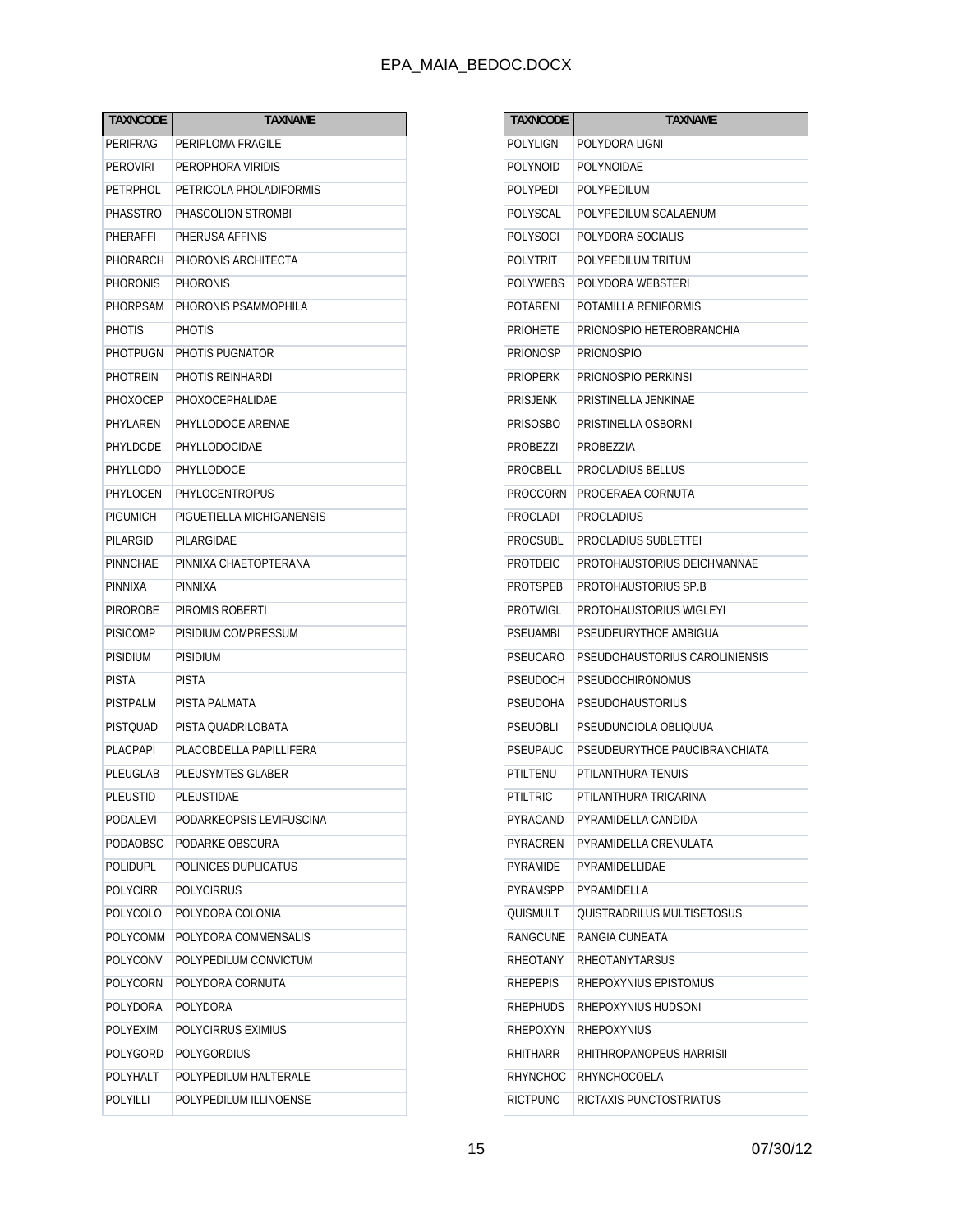| <b>TAXNCODE</b> | <b>TAXNAME</b>                     |  |  |  |
|-----------------|------------------------------------|--|--|--|
| ROBACLAV        | ROBACKIA CLAVIGER                  |  |  |  |
| SABAELON        | SABACO ELONGATUS                   |  |  |  |
| SABELLID        | SABELLIDAE                         |  |  |  |
| SABEVULG        | SABELLARIA VULGARIS                |  |  |  |
| SACCKOWA        | SACCOGLOSSUS KOWALEVSKII           |  |  |  |
| <b>SAYECHES</b> | SAYELLA CHESAPEAKEA                |  |  |  |
| SAYEPROD        | SAYELLA PRODUCTA                   |  |  |  |
| SCOLBOUS        | SCOLELEPIS BOUSFIELDI              |  |  |  |
| SCOLELEP        | SCOLELEPIS                         |  |  |  |
| SCOLRUBR        | SCOLOPLOS RUBRA                    |  |  |  |
| SCOLTENU        | Lumbrineris tenuis                 |  |  |  |
| SCOLTEXA        | <b>SCOLELEPIS TEXANA</b>           |  |  |  |
| <b>SCOLVIRI</b> | SCOLECOLEPIDES VIRIDIS             |  |  |  |
| SERPULID        | SERPULIDAE                         |  |  |  |
| <b>SIALIS</b>   | SIALIS                             |  |  |  |
| <b>SIALMOHR</b> | SIALIS MOHRI                       |  |  |  |
| SIDIDAE         | SIDIDAE                            |  |  |  |
| SIGAAREN        | SIGALION ARENICOLA                 |  |  |  |
| <b>SIGABASS</b> | SIGAMBRA BASSI                     |  |  |  |
| SIGATENT        | SIGAMBRA TENTACULATA               |  |  |  |
| SIPUNCUL        | SIPUNCULA                          |  |  |  |
| SOLEVELU        | SOLEMYA VELUM                      |  |  |  |
| SPHAERID        | SPHAERIDAE                         |  |  |  |
| SPHAERII        | SPHAERIIDAE                        |  |  |  |
| SPHAERIU        | <b>SPHAERIUM</b>                   |  |  |  |
| SPHATAYL        | SPHAEROSYLLIS TAYLORI              |  |  |  |
| <b>SPIOBOMB</b> | SPIOPHANES BOMBYX                  |  |  |  |
| SPIOCOOC        | SPIOCHAETOPTERUS COSTARUM OCULATUS |  |  |  |
| <b>SPIOCOST</b> | SPIOCHAETOPTERUS COSTARUM          |  |  |  |
| SPIONIDA        | SPIONIDAE                          |  |  |  |
| <b>SPIOOCUL</b> | SPIOCHAETOPTERUS OCULATUS          |  |  |  |
| <b>SPIOPETT</b> | SPIO PETTIBONEAE                   |  |  |  |
| SPIRORBI        | <b>SPIRORBIS</b>                   |  |  |  |
| <b>SPISSOLI</b> | SPISULA SOLIDISSIMA                |  |  |  |
| SQUIEMPU        | SQUILLA EMPUSA                     |  |  |  |
| <b>STENBOA</b>  | STHENELAIS BOA                     |  |  |  |
| <b>STENELMI</b> | <b>STENELMIS</b>                   |  |  |  |
| STENGEOR        | STENOTHOE GEORGIANA                |  |  |  |
| <b>STENMINU</b> | STENOTHOE MINUTA                   |  |  |  |
| <b>STENTHER</b> | <b>STENOPLEUSTES THERMIS</b>       |  |  |  |
| <b>STHENELA</b> | <b>STHENELAIS</b>                  |  |  |  |
| <b>STICCAFF</b> | STICTOCHIRONOMUS CAFFARIUS         |  |  |  |
|                 |                                    |  |  |  |

| <b>TAXNCODE</b> | <b>TAXNAME</b>                     |  |  |
|-----------------|------------------------------------|--|--|
| STICDEVI        | STICTOCHIRONOMUS DEVINCTUS         |  |  |
| STICTOCH        | <b>STICTOCHIRONOMUS</b>            |  |  |
| STREAREN        | STREPTOSYLLIS ARENAE               |  |  |
| STREBENE        | STREBLOSPIO BENEDICTI              |  |  |
| STREPETT        | STREPTOSYLLIS PETTIBONEAE          |  |  |
| STYLELLI        | <b>STYLOCHUS ELLIPTICUS</b>        |  |  |
| STYLNOTA        | <b>STYLURUS NOTATUS</b>            |  |  |
| SYLLIDAE        | <b>SYLLIDAE</b>                    |  |  |
| SYLLVERR        | <b>SYLLIDES VERRILLI</b>           |  |  |
| SYNAPTID        | SYNAPTIDAE                         |  |  |
| SYNCAMER        | SYNCHELIDIUM AMERICANUM            |  |  |
| <b>TAGEDIVI</b> | <b>TAGELUS DIVISUS</b>             |  |  |
| TAGELUS         | <b>TAGELUS</b>                     |  |  |
| <b>TAGEPLEB</b> | <b>TAGELUS PLEBEIUS</b>            |  |  |
| TANAIDAC        | TANAIDACEA                         |  |  |
| <b>TANAPSAM</b> | TANAISSUS PSAMMOPHILUS             |  |  |
| <b>TANYNEOP</b> | TANYPUS NEOPUNCTIPENNIS            |  |  |
| TANYORBI        | TANYSTYLUM ORBICULARE              |  |  |
| TANYPUS         | <b>TANYPUS</b>                     |  |  |
| TANYTARS        | TANYTARSUS                         |  |  |
| TANYTTRB        | TANYTARSINI                        |  |  |
| TELLAGIL        | <b>TELLINA AGILIS</b>              |  |  |
| TELLINA         | TELLINA                            |  |  |
| TELLINID        | TELLINIDAE                         |  |  |
| TEREBELL        | TEREBELLIDAE                       |  |  |
| THALASSI        | <b>THALASSINIDEA</b>               |  |  |
| THARACUT        | THARYX ACUTUS                      |  |  |
| THARANNU        | THARYX ANNULOSUS                   |  |  |
| THARSPA         | THARYX SP. A MORRIS                |  |  |
| TRAVPARV        | <b>TRAVISIA PARVA</b>              |  |  |
| TRAVSPEA        | TRAVISIA SP. A MORRIS              |  |  |
| TRIBJUCU        | TRIBELOS JUCUNDUS                  |  |  |
| <b>TRICHOPT</b> | <b>TRICHOPTERA</b>                 |  |  |
| <b>TUBIFICI</b> | <b>TUBIFICIDAE</b>                 |  |  |
| TUBIFICO        | <b>TUBIFICOIDES</b>                |  |  |
| TUBIFIWI        | TUBIFICIDAE WITH CAPILIFORM CHAETA |  |  |
| <b>TUBIFIWO</b> | TUBIFICIDAE WITHOUT CAPILIFORM CHA |  |  |
| <b>TUBIHETE</b> | TUBIFICOIDES HETEROCHAETUS         |  |  |
| TUBIWASS        | <b>TUBIFICOIDES WASSELLI</b>       |  |  |
| TUBULANU        | TUBULANUS                          |  |  |
| TURBELLA        | TURBELLARIA                        |  |  |
| TURBINTE        | TURBONILLA INTERRUPTA              |  |  |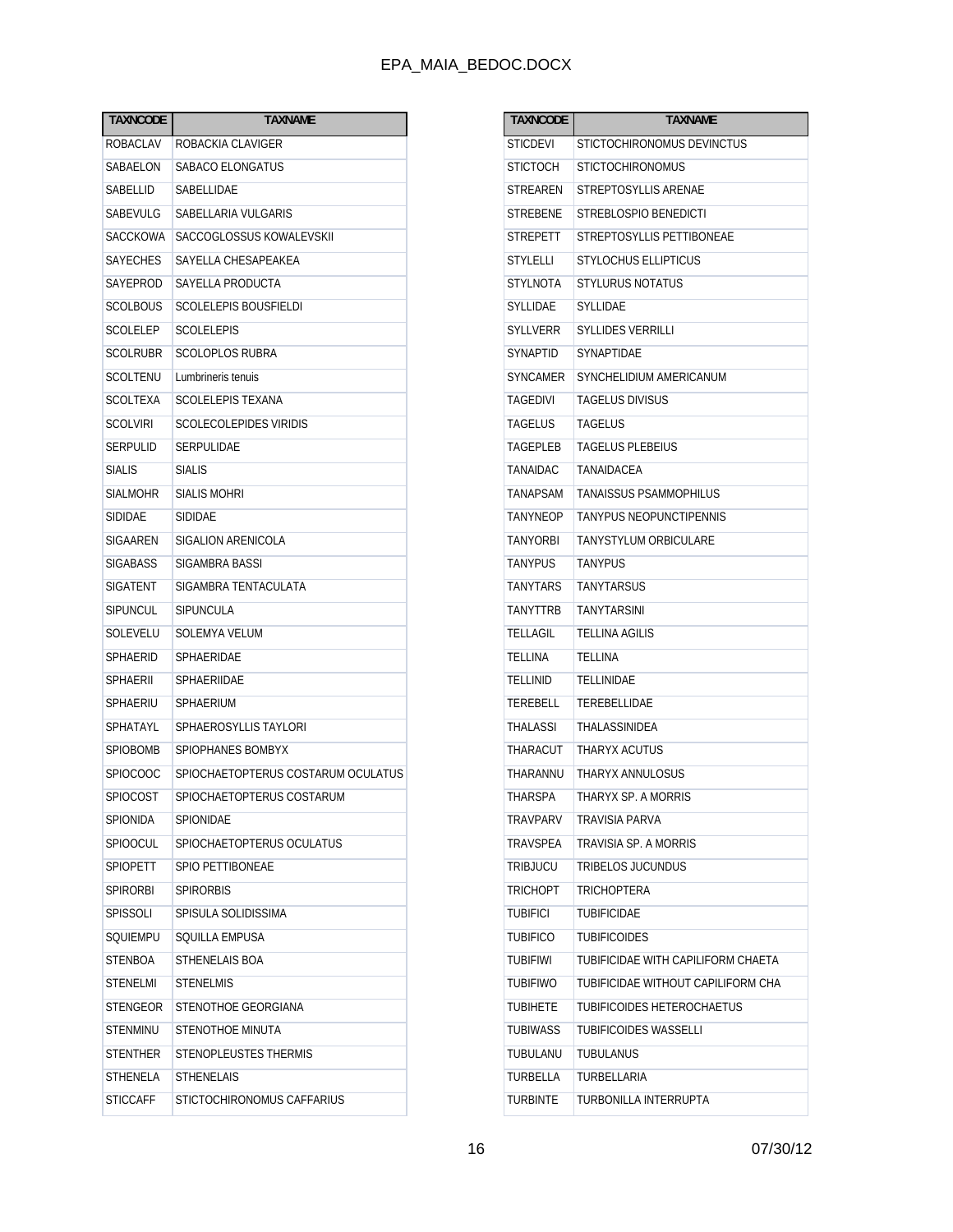| <b>TAXNCODE</b> | <b>TAXNAME</b>    |
|-----------------|-------------------|
| TURBONIL        | TURBONILLA        |
| <b>UNCIOLA</b>  | <b>UNCIOLA</b>    |
| UNCISERR        | UNCIOLA SERRATA   |
| UNIONICO        | <b>UNIONICOLA</b> |
| <b>UNIONIDA</b> | <b>UNIONIDAE</b>  |
| <b>UPOGAFFI</b> | UPOGEBIA AFFINIS  |

# METHODOLOGY DESCRIBING CHAIN OF CUSTODY FOR WATER QUALITY AND SAMPLES See following document for details:

Valente, R. and Strobel, C.J. 1993. Environmental Monitoring and Assessment Program-Estuaries: 1993 Virginian Province Quality Assurance Project Plan. U.S. EPA,NHEERL-AED, Narragansett, RI. May 1993

#### # WATER QUALITY AND SEDIMENT ANALYSIS TECHNIQUES

A Sea-Bird Electronics, Inc. model SBE-25 SeaLogger CTD is a self-contained array of instruments capable of measuring salinity, temperature, dissolved oxygen, pH, transmissivity (an estimate of suspended solids concentration), fluorescence (an estimate of chlorophyll\_a concentration) and photosynthetically active radiation (PAR; a measurement of the intensity of light in the range of wavelengths used by algae in photosynthesis). Oxygen was measured with a Beckman polarographic DO electrode. The core of the unit is a data logger which stores all data collected by the individual probes. The entire array is powered internally using batteries; therefore, it does not require any electronic connection to the boat during operation. Supplied with the instrument is the software required for communicating with the data logger and for downloading data to an on-board computer.

>PARAMETER: TOTAL\_DEPTH(Total Station Depth, Meters) -COLLECTION METHODS: -SAMPLE PRESERVATIVES: None -SAMPLE STORAGE ENVIRONMENT: None -TIME IN STORAGE: None -LAB TECHNIQUES WITH REFERENCES:

Strobel, C.J. 1998. Environmental Monitoring and Assessment Program - Mid-Atlantic Integrated Assessment. Estuaries Component, Field Operations and Safety Manual. U.S. EPA, Office of Research and Development, NHEERL-AED, Narragansett, RI.

>PARAMETER: Latitude and Longitude (Degrees, decimal minutes and seconds) -COLLECTION METHODS: Station positions were selected by GIS based on random strata site selection. Locations were then entered into a Northstar LORAN or Raytheon GPS receivers. Sampling protocol dictates the navigation goal was to be within 100 m of the assigned latitude and longitude of a sampling site.

-SAMPLE PRESERVATIVES: None

-SAMPLE STORAGE ENVIRONMENT: None

-TIME IN STORAGE: None

-LAB TECHNIQUES WITH REFERENCES:

Valente, R., C.J. Strobel, J.E. Pollard, K.M. Peres, T.C. Chang and J. Rosen. 1990. Quality Assurance Project Plan for EMAP Near Coastal: 1990 Demonstration Project. U.S. Environmental Protection Agency. NHEERL-AED. Narragansett,RI.

>PARAMETER: SAMPLE\_DEPTH (Sampling Depth, Meters) -COLLECTION METHODS: Sea-Bird SeaLogger CTD equipped probes for salinity, temperature, dissolved oxygen (DO) concentration, light transmission, chlorophyll a fluorescence, and PAR SAMPLE PRESERVATIVES: N/A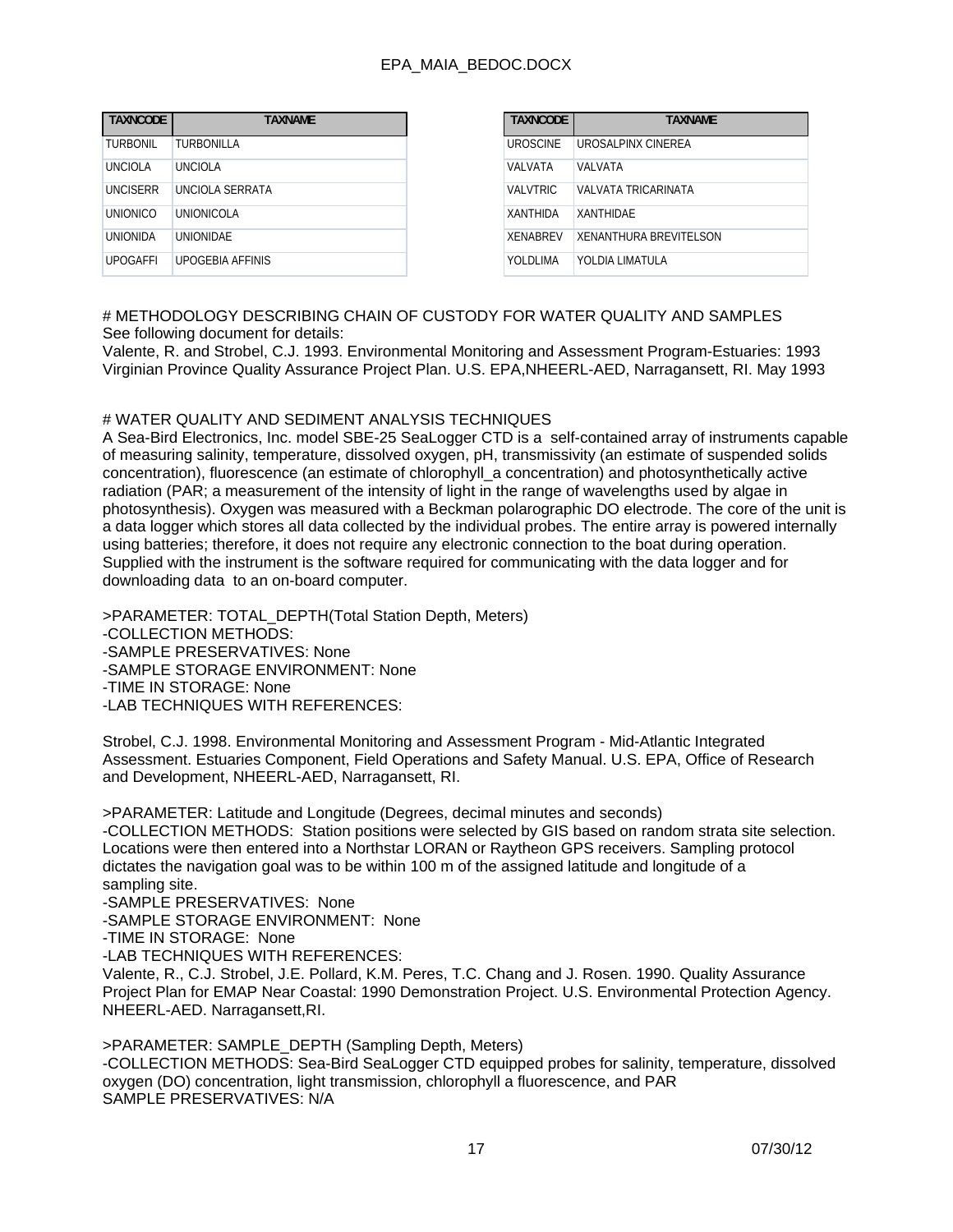-SAMPLE STORAGE ENVIRONMENT: N/A -TIME IN STORAGE: N/A -LAB TECHNIQUES WITH REFERENCES:

Strobel, C.J. 1998. Environmental Monitoring and Assessment Program - Mid-Atlantic Integrated Assessment. Estuaries Component, Field Operations and Safety Manual. U.S. EPA, Office of Research and Development, NHEERL-AED, Narragansett, RI.

>PARAMETER: WTEMP (Water Temperature, Centigrade)

-COLLECTION METHODS: Sea-Bird SeaLogger CTD equipped probes for salinity, temperature, dissolved oxygen (DO) concentration, light transmission, chlorophyll a fluorescence, and PAR -SAMPLE PRESERVATIVES: N/A

-SAMPLE STORAGE ENVIRONMENT: N/A

-TIME IN STORAGE: N/A

-LAB TECHNIQUES WITH REFERENCES:

Strobel, C.J. 1998. Environmental Monitoring and Assessment Program - Mid-Atlantic Integrated Assessment. Estuaries Component, Field Operations and Safety Manual. U.S. EPA, Office of Research and Development, NHEERL-AED, Narragansett, RI.

>PARAMETER: SPCOND (Conductivity,umHo/cm)

-COLLECTION METHODS: Sea-Bird SeaLogger CTD equipped probes for salinity, temperature, dissolved oxygen (DO) concentration, light transmission, chlorophyll a fluorescence, and PAR

-SAMPLE PRESERVATIVES: N/A

-SAMPLE STORAGE ENVIRONMENT: N/A

-TIME IN STORAGE: N/A

-LAB TECHNIQUES WITH REFERENCES:

Strobel, C.J. 1998. Environmental Monitoring and Assessment Program - Mid-Atlantic Integrated Assessment. Estuaries Component, Field Operations and Safety Manual. U.S. EPA, Office of Research and Development, NHEERL-AED, Narragansett, RI.

>PARAMETER: DO (Dissolved Oxygen, mg\l)

-COLLECTION METHODS: Oxygen was measured with a Beckman polarographic DO electrode.

-SAMPLE PRESERVATIVES: N/A

-SAMPLE STORAGE ENVIRONMENT: N/A

-TIME IN STORAGE: N/A

-LAB TECHNIQUES WITH REFERENCES:

Strobel, C.J. 1998. Environmental Monitoring and Assessment Program - Mid-Atlantic Integrated Assessment. Estuaries Component, Field Operations and Safety Manual. U.S. EPA, Office of Research and Development, NHEERL-AED, Narragansett, RI.

>PARAMETER: SALINITY (Salinity, psu)

-COLLECTION METHODS: Sea-Bird SeaLogger CTD equipped probes for salinity, temperature, dissolved oxygen (DO) concentration, light transmission, chlorophyll a fluorescence, and PAR

-SAMPLE PRESERVATIVES: N/A

-SAMPLE STORAGE ENVIRONMENT: N/A

-TIME IN STORAGE: N/A

-LAB TECHNIQUES WITH REFERENCES: N/A

Strobel, C.J. 1998. Environmental Monitoring and Assessment Program - Mid-Atlantic Integrated Assessment. Estuaries Component, Field Operations and Safety Manual. U.S. EPA, Office of Research and Development, NHEERL-AED, Narragansett, RI.

PARAMETER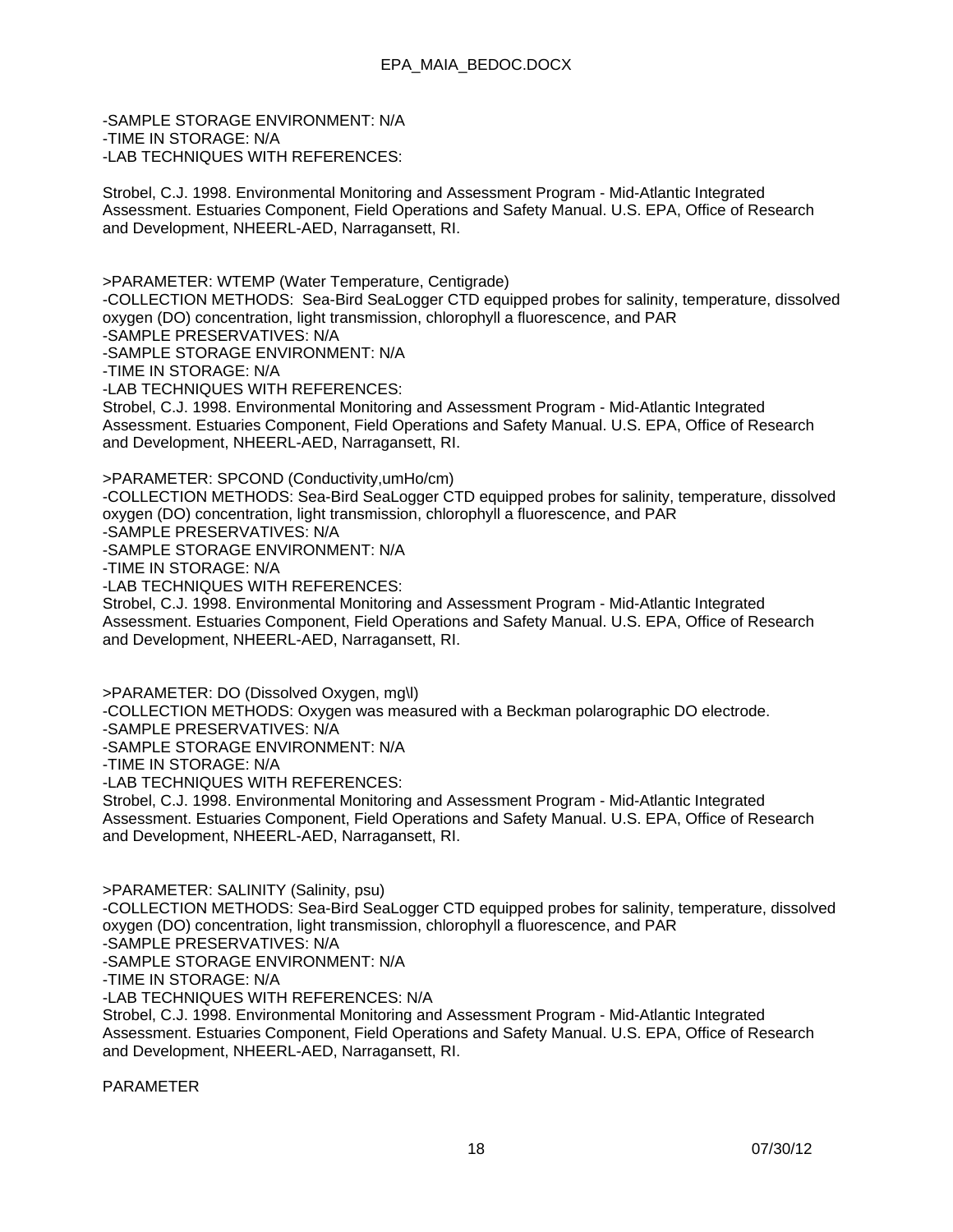>PARAMETER:SAND (Sand Content, %), CLAY (Clay Content, %), Silt(Silt Content, %) , Moist(Moisture %) PHI25, PHI50, PHI75, Skewness

-COLLECTION METHODS: Young-modified Van Veen Grab sampler was used to collect sediment grabs for benthic analyses followed by field sieving through a 0.5mm sieve and preserved in the field. 20ml and 100ml sample were taken from a bottom grab and frozen.

-SAMPLE PRESERVATIVES: None

-SAMPLE STORAGE ENVIRONMENT: Refrigerated until analysis

-TIME IN STORAGE: Holding Time Unknown

-LAB TECHNIQUES WITH REFERENCES:

Plumb, R.H. (1981), Procedures for handling and chemical analysis of sediment and water samples. Prepared for the U.S. Environmental Protection Agency/Corps of Engineers Technical Committee of Criteria for Dredge and Fill Material. Published by Environmental Laboratory, U.S. Army Waterways Experimental Station, Vicksburg. Mississippi. Technical Report EPA/CE-81-1

>PARAMETER: Secchi Depth

-COLLECTION METHODS: A secchi disk was lowered on a marked line straight down into the water until the disk just disappears from sight. Depth was recorded on a field log sheet.

-SAMPLE PRESERVATIVES: None

-SAMPLE STORAGE ENVIRONMENT: None

-TIME IN STORAGE: None

-LAB TECHNIQUES WITH REFERENCES: None

>PARAMETER: TOC (Total organic carbon content in percent),

-COLLECTION METHODS: Young-modified Van Veen Grab sampler was used to collect sediment grabs for benthic analyses followed by field sieving through a 0.5mm sieve and preserved in the field. 20ml and 100ml sample were taken from a bottom grab and frozen.

-SAMPLE PRESERVATIVES: Frozen

-SAMPLE STORAGE ENVIRONMENT: Frozen until analysis

-TIME IN STORAGE: Holding time unknown.

-LAB TECHNIQUES WITH REFERENCES: The concentration of total organic carbon in each sediment sample was determined by ultraviolet light-promoted persulfate oxidation.

U.S. EPA. 1995. Environmental Monitoring and Assessment Program (EMAP):Laboratory Methods Manual-Estuaries, Volume 1: Biological and Physical Analyses. U.S. Environmental Protection Agency, Office of Research and Development, Narragansett, RI. EPA/620/R-95/008.

#### # VARIABLES NAMES AND DESCRIPTIONS FOR DATA FILES Structures for data files on http://www.chesapeakebay.net > BENTHIC SURVEY EVENT DATA

| Field Name       | Type   | Width | Descriptions                                   |
|------------------|--------|-------|------------------------------------------------|
| EVENT ID         | Number | 8     | Database Generated Event Identification Number |
| <b>SOURCE</b>    | Text   | 6     | Data Collection Agency                         |
| SAMPLE DATE      | Text   | 8     | Sampling Date (MM/DD/YYYY)                     |
| <b>LATITUDE</b>  | Number | 8.5   | Latitude (Decimal Degrees- NAD83)              |
| <b>LONGITUDE</b> | Number | 8.5   | Longitude (Decimal Degrees-NAD83)              |
| R DATE           | Text   | 8     | Data Version Date (MM/DD/YYYY)                 |
| <b>SITETYPE</b>  | Text   | 4     | <b>Sampling Site Type</b>                      |
| <b>STATION</b>   | Text   | 15    | <b>Sampling Station</b>                        |
| TOTAL DEPTH      | Number | 8.1   | <b>Total Station Depth (Meters)</b>            |
| SAMPLE TIME      | Text   | 5     | Sample Collection Time (HHMM)                  |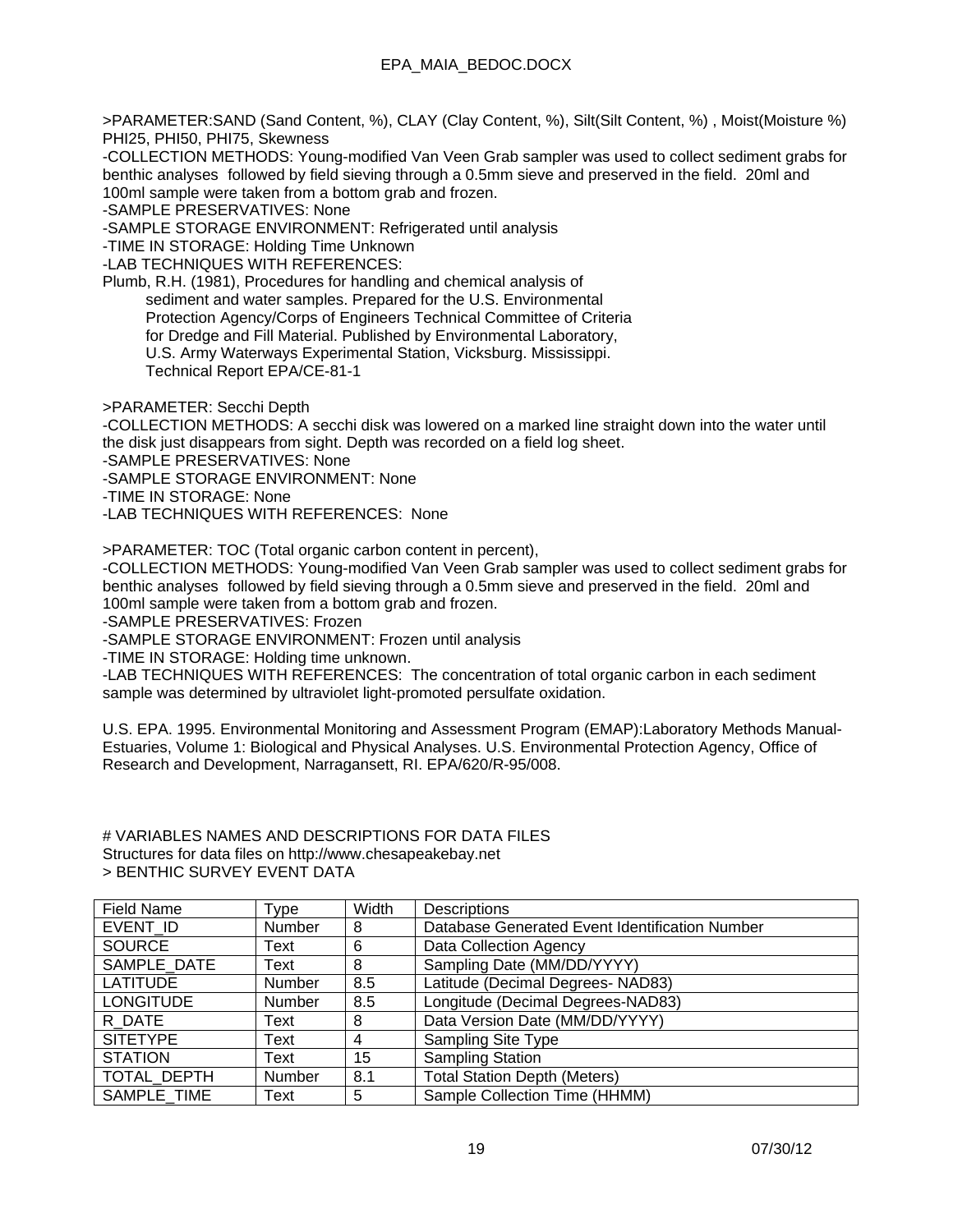# > BENTHIC WATER QUALITY SURVEYS

| <b>Field Name</b>     | Type          | Width | Descriptions                                   |
|-----------------------|---------------|-------|------------------------------------------------|
| EVENT ID              | Number        | 8     | Database Generated Event Identification Number |
| <b>SOURCE</b>         | Text          | 6     | Data Collection Agency                         |
| SAMPLE TYPE           | Text          | 2     | <b>Sample Collection Type</b>                  |
| <b>STATION</b>        | Text          | 15    | <b>Sampling Station</b>                        |
| SAMPLE DATE           | Text          | 8     | Sampling Date (MM/DD/YYYY)                     |
| SAMPLE DEPTH          | Number        | 8.1   | Sampling Depth                                 |
| SAMPLE_NUMBER         | Number        | 8.0   | Sample Number                                  |
| REPORTED PARAMETER    | Text          | 15    | <b>Sampling Parameter</b>                      |
| REPORTED_VALUE        | <b>Number</b> | 8.4   | Sampling Parameter Value                       |
| <b>REPORTED UNITS</b> | Text          | 15    | Reporting Units of Value                       |
| WQ METHOD             | Text          | 8     | Chesapeake Bay Program Parameter Analysis Code |
| R DATE                | Text          | 8     | Data Version Date (MM/DD/YYYY)                 |

# >BENTHIC SEDIMENT SURVEY DATA

| <b>Field Name</b>     | Type   | Width | Descriptions                                   |
|-----------------------|--------|-------|------------------------------------------------|
| EVENT ID              | Number | 8     | Database Generated Event Identification Number |
| <b>SOURCE</b>         | Text   | 6     | Data Collection Agency                         |
| SAMPLE TYPE           | Text   | 2     | Sample Collection Type                         |
| <b>STATION</b>        | Text   | 15    | <b>Sampling Station</b>                        |
| SAMPLE DATE           | Text   | 8     | Sampling Date (MM/DD/YYYY)                     |
| TOTAL DEPTH           | Number | 8.1   | <b>Total Station Depth</b>                     |
| SAMPLE NUMBER         | Number | 8.0   | Sample Number                                  |
| REPORTED_PARAMETER    | Text   | 15    | <b>Sampling Parameter</b>                      |
| REPORTED VALUE        | Number | 8.4   | <b>Sampling Parameter Value</b>                |
| <b>REPORTED UNITS</b> | Text   | 15    | <b>Reporting Units of Value</b>                |
| R DATE                | Text   | 8     | Data Version Date (MM/DD/YYYY)                 |

### > BENTHIC SURVEY BIOTA EVENT DATA

| Field Name       | <b>Type</b>   | Width | Description                                    |
|------------------|---------------|-------|------------------------------------------------|
| EVENT ID         | <b>Number</b> | 8     | Database Generated Event Identification Number |
| <b>SOURCE</b>    | Text          | 6     | Data Collection Agency                         |
| SAMPLE DATE      | Date/Time     | 8     | Sampling Date (MM/DD/YYYY)                     |
| <b>LATITUDE</b>  | <b>Number</b> | 8.5   | Latitude (Decimal Degrees-NAD83)               |
| <b>LONGITUDE</b> | Number        | 8.5   | Longitude (Decimal Degrees-NAD83)              |
| <b>PENETR</b>    | <b>Number</b> | 8.4   | Sampling Gear Penetration Depth (cm)           |
| R DATE           | Date/Time     | 8     | Data Version Date (MM/DD/YYYY)                 |
| SAMPLE NUMBER    | Number        | 8.0   | Sample Number                                  |
| SITE TYPE        | Text          | 10    | <b>Sampling Site Type</b>                      |
| <b>STATION</b>   | Text          | 15    | <b>Sampling Station</b>                        |
| TOTAL DEPTH      | <b>Number</b> | 8.1   | <b>Total Station Depth (Meters)</b>            |
| SAMPLE TIME      | Date/Time     | 8     | Sample Collection Time (HHMM)                  |

### >BENTHIC TAXONOMIC SURVEY DATA

| --<br>Name<br>тек. | <b>v</b> ne | Widt <sup>+</sup> | $- - - -$<br>-------<br>یں ر<br>TIDUONS |
|--------------------|-------------|-------------------|-----------------------------------------|
|                    |             |                   |                                         |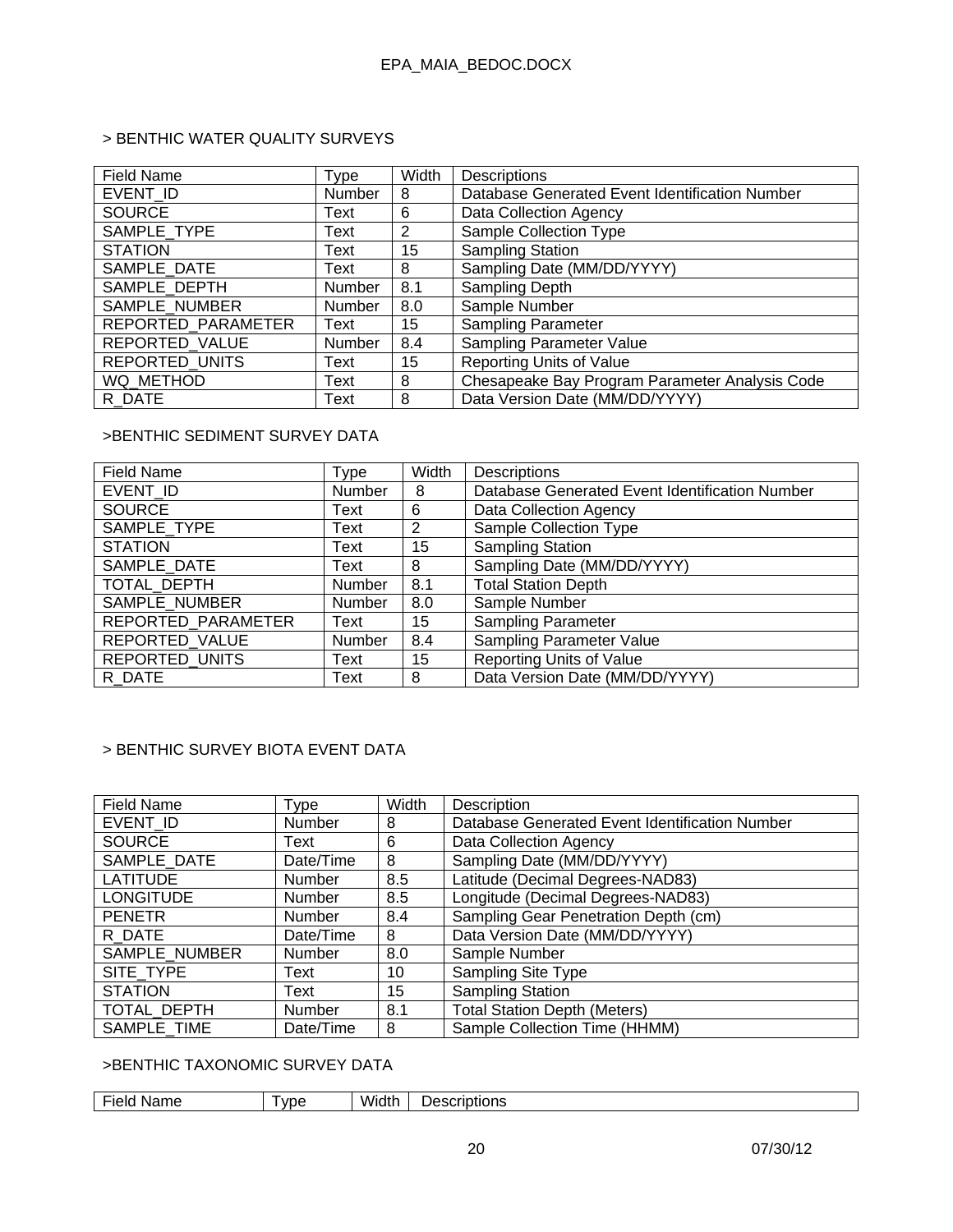| EVENT ID               | Number    | 8              | Database Generated Event Identification Number                |
|------------------------|-----------|----------------|---------------------------------------------------------------|
| <b>SOURCE</b>          | Text      | 6              | Data Collection Agency                                        |
| SAMPLE_TYPE            | Text      | 7              | <b>Sample Collection Type</b>                                 |
| <b>STATION</b>         | Text      | 15             | <b>Sampling Station</b>                                       |
| SAMPLE_DATE            | Date/Time | 8              | Sampling Date (MM/DD/YYYY)                                    |
| SAMPLE_NUMBER          | Number    | 8.0            | Sample Number                                                 |
| <b>GMETHOD</b>         | Text      | 3              | Chesapeake Bay Program Gear Method Code                       |
| <b>CONVFACT</b>        | Number    | 8.2            | Conversion Factor (# Individual/Sample to # Individuals/Meter |
|                        |           |                | Squared)                                                      |
| <b>NET MESH</b>        | Number    | 8.2            | Screen Mesh Width (Millimeters)                               |
| <b>TSN</b>             | Text      | $\overline{7}$ | <b>ITIS Taxon Serial Number</b>                               |
| LIFE STAGE             | Text      | 45             | Species Life Stage                                            |
| <b>LATIN NAME</b>      | Text      | 45             | <b>Species Latin Name</b>                                     |
| REPORTING VALUE        |           |                |                                                               |
|                        | Number    | 12             | Total Count of Given Taxa in Sample                           |
| <b>REPORTING UNITS</b> | Text      | 15             | <b>Reporting Units of Value</b>                               |
|                        |           |                |                                                               |
| <b>NODCCODE</b>        | Text      | 12             | National Oceanographic Data Center Species Code               |
| SPEC CODE              | Text      | 14             | <b>Agency Species Code</b>                                    |
| <b>SER NUM</b>         | Text      | 12             | Sample Serial Number                                          |
| R DATE                 | Date/Time | 8              | Data Version Date (MM/DD/YYYY)                                |

### >BENTHIC BIOMASS SURVEY DATA

| <b>Field Name</b>      | Type          | Width | Descriptions                                    |
|------------------------|---------------|-------|-------------------------------------------------|
| EVENT ID               | Number        | 8     | Database Generated Event Identification Number  |
| <b>SOURCE</b>          | Text          | 6     | Data Collection Agency                          |
| SAMPLE TYPE            | Text          | 7     | Sample Collection Type                          |
| <b>STATION</b>         | Text          | 15    | <b>Sampling Station</b>                         |
| SAMPLE DATE            | Date/Time     | 8     | Sampling Date (MM/DD/YYYY)                      |
| SAMPLE NUMBER          | Number        | 8.0   | Sample Number                                   |
| <b>GMETHOD</b>         | Text          | 3     | Chesapeake Bay Program Gear Method Code         |
| <b>CONVFACT</b>        | <b>Number</b> | 8.2   | Conversion Factor (# Individual/Sample to #     |
|                        |               |       | Individuals/Meter Squared)                      |
| NET_MESH               | Number        | 8.2   | Screen Mesh Width (Millimeter)                  |
| TSN                    | Text          | 7     | <b>ITIS Taxon Serial Number</b>                 |
| <b>LIFESTAGE</b>       | Text          | 45    | Organisms Life Stage                            |
| <b>LATIN NAME</b>      | Text          | 45    | <b>Species Latin Name</b>                       |
| <b>VALUE TYPE</b>      | Text          | 10    | <b>Actual or Estimated Parameter Value</b>      |
| REPORTING VALUE        | <b>Number</b> | 8.4   | <b>Taxon Biomass</b>                            |
| <b>REPORTING UNITS</b> | Text          | 15    | <b>Sampling Parameter Reporting Units</b>       |
| <b>NODCCODE</b>        | Text          | 12    | National Oceanographic Data Center Species Code |
| SPEC CODE              | Text          | 14    | <b>Agency Species Code</b>                      |
| <b>SER NUM</b>         | Text          | 12    | <b>Agency Sample Serial Number</b>              |
| R DATE                 | Date/Time     | 8     | Data Version Date (MM/DD/YYYY)                  |

> The following fields may also appear in a downloaded data set:

| Name                        | Type | Width | Description                                                 |
|-----------------------------|------|-------|-------------------------------------------------------------|
| <b>BASIN</b>                | Text | 20    | Chesapeake Bay Basin Designation                            |
| HUC <sub>8</sub>            | Text |       | USGS Eight Digit Hydrologic Unit Code                       |
| CATALOGING UNIT DESCRIPTION | Text | 50    | <b>USGS Cataloging Unit Code Description</b>                |
| <b>FIPS</b>                 | Text | -5    | Federal Information Processing Code                         |
| <b>STATE</b>                | Text |       | Federal Information Processing Code State Designation       |
| <b>COUNTY CITY</b>          | Text | 30    | Federal Information Processing Code City/County Designation |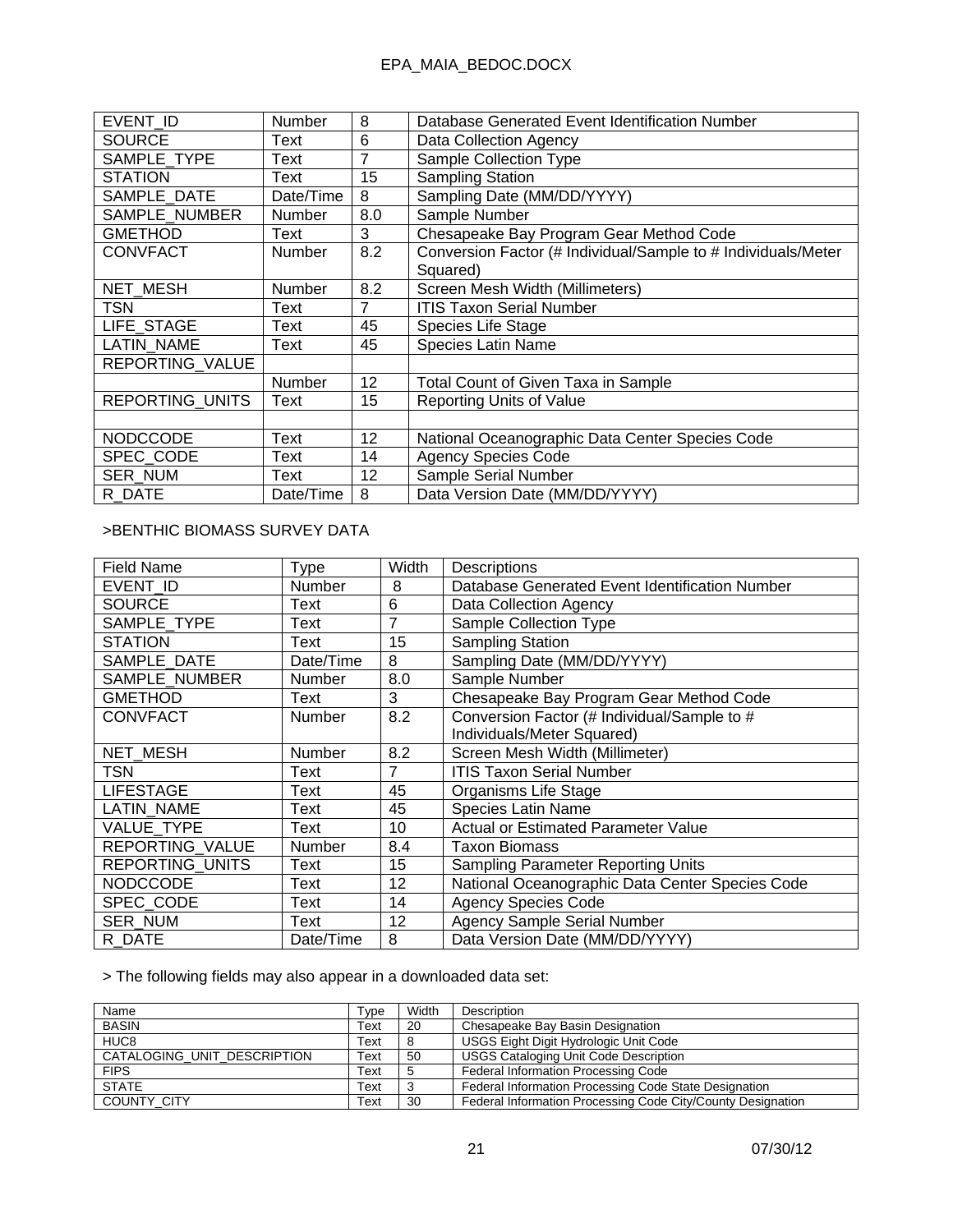| $\sim$<br>2003<br>ు⊔ఎం              | ext   |    | Chesapeake<br>2003<br>Seament<br>Designation<br>Bav                |
|-------------------------------------|-------|----|--------------------------------------------------------------------|
| <b>DESCRIPTION</b><br>2003<br>JBSE! | l ext | 50 | Chesapeake<br>2003<br>Description<br>Seament<br>Bav<br>Designation |

### #VARIABLE NAMES AND DESCRIPTIONS FOR SPECIES KEY

These tables cross references Versar species codes and spellings with current Integrated Taxonomic Information System (ITIS) and National Oceanographic Data Center taxonomic codes and spellings. Web address: http://www.chesapeakebay.net/

| Name            | Type      | Width   | Description                                     |
|-----------------|-----------|---------|-------------------------------------------------|
| <b>SPECCODE</b> | Text      | 14      | Data provider Species Code                      |
| SOURCE LBL Text |           | 45      | Source Species Latin Name                       |
| LBL.            | Text      | 45      | <b>ITIS Latin Name</b>                          |
| NODC LBL        | Text      | 45      | National Oceanographic Data Center Latin Name   |
| <b>NODCCODE</b> | Text      | $12 \,$ | National Oceanographic Data Center Species Code |
| <b>TSN</b>      | Text      | 7       | <b>ITIS Taxon Serial Number</b>                 |
| R DATE          | Date/Time | 8       | Version Date of Data (YYYYMMDD)                 |

# REFERENCE CODES IN DATA FILES AND TAXONOMIC KEY See The 2000 Guide to Biological and Living Resources Data for full listing.

> DATA\_TYPE: Data Type

- BE Benthic
- FL Fluorescence
- MI Microzooplankton
- MZ Mesozooplankton<br>PD Primary Production
- PD Primary Production<br>PH Phytoplankton
- Phytoplankton
- PP Picoplankton

>A/EAFDW: Actual or Estimated Ash Free Dry Weight A or ACTUAL - Actual Determination of Ash Free Dry Weight E or ESTIMATE - Estimated Ash Free Dry Weight

>SOURCE : Data Collection Agency

VERSAR- Versar Incorporated

>COLTYPE: Collection Type

D or DISCRETE - Discrete Sample

C or COMPOSITE- Composite Sample

>BASIN - Sampling Station Tributary or Mainstem Designation

| TRIB_COD   | <b>BASIN</b>           |
|------------|------------------------|
| <b>BAY</b> | <b>CHESAPEAKE BAY</b>  |
| <b>CHS</b> | <b>CHESTER RIVER</b>   |
| <b>CHP</b> | <b>CHOPTANK RIVER</b>  |
| <b>ELZ</b> | <b>ELIZABETH RIVER</b> |
| <b>JAM</b> | JAMES RIVER            |
| <b>PAT</b> | <b>PATAPSCO RIVER</b>  |
| <b>PAX</b> | <b>PATUXNET RIVER</b>  |
| POT        | POTOMAC RIVER          |
| <b>RAP</b> | <b>RAPPAHANOCK</b>     |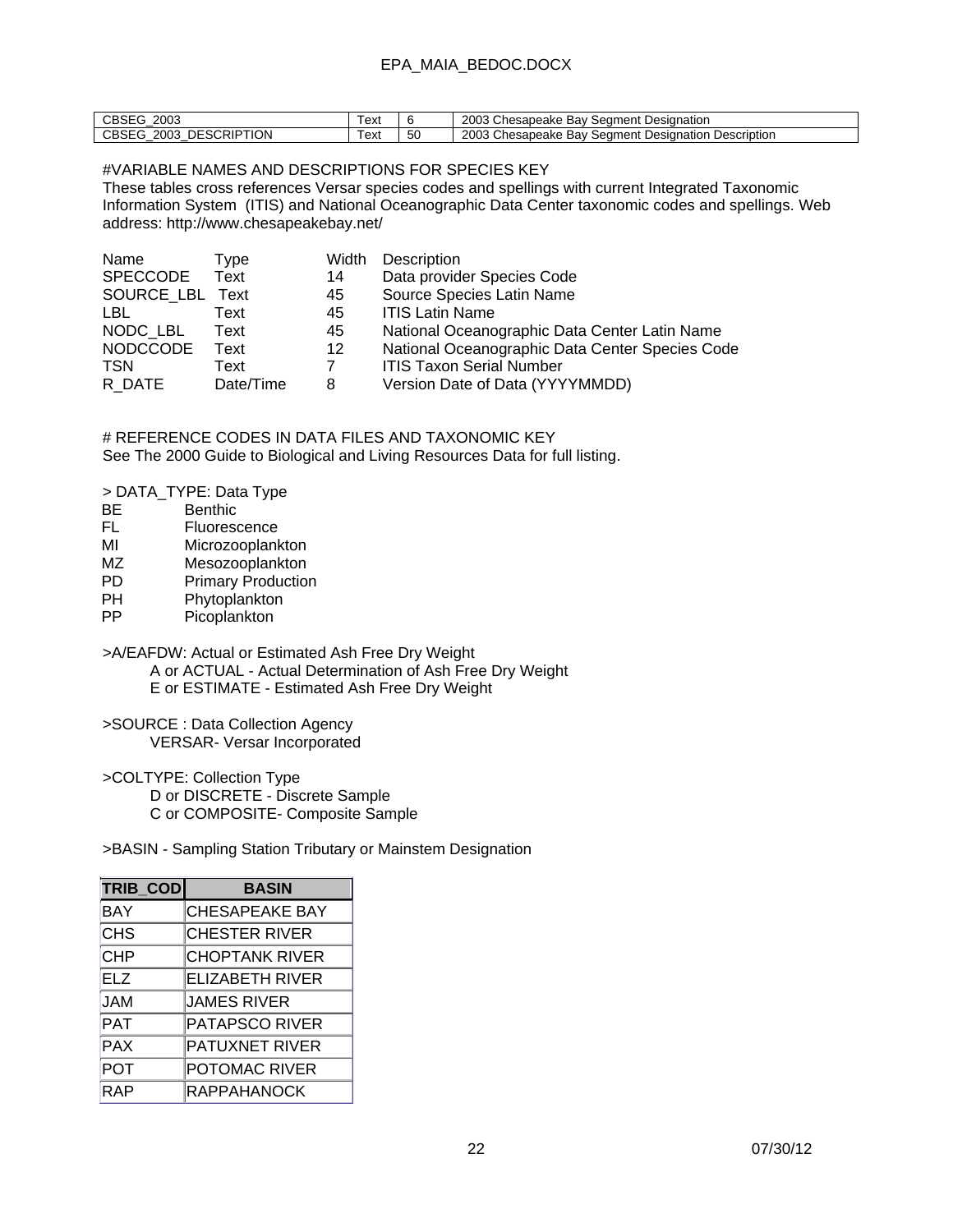| <b>TRIB COD</b> | <b>BASIN</b>      |
|-----------------|-------------------|
|                 | <b>RIVER</b>      |
| <b>IYRK</b>     | <b>YORK RIVER</b> |

>GMETHOD- Sampling Gear Codes

 16-Post-Hole Digger (250 square centimeters) 20-Wildco Box Core Grab(220 square centimeters) 96-Hydrolic Van Veen Grab(1000 square centimeters) 97-Young Modified Van Veen Grab (440 square centimeters) 98-Petite Ponar Grab (250 square centimeters)

>TSN: Interagency Taxonomic Identification System, Taxon Serial Numbers Note for current listing of Chesapeake Bay Program Species and their codes . Organisms without current serial numbers have ALL been assigned TSN of BAYXXXX.

#### >LIFE STAGE

 Life stages are any addional descriptors of a species in addition to The scientific name see IN HOUSE SPECIES LIST for details

#### >LATIN\_NAME

See for IN HOUSE SPECIES LIST for details

- >NODCCODE: National Oceanographic Data Center Species Code NOTE: For current listing of Chesapeake Bay species and their codes, see 1998 Chesapeake Bay Basin Species List.
- >STATION- Station Names-Please See Station Names and Positions for details on name designation.

>SKIP- THE SKIP VARIABLE OF THE BENTHIC TAXONOMIC AND ABUNDANCE

DATA RECORD: In counting the number of taxa present in a sample, general taxonomic designations at the generic, familial, and higher taxonomic levels are dropped if there is one valid lower level designation for that group. For example, if both *Leitoscoloplos* sp. And *Leitoscoloplos fragilis* have been identified in one sample, *Leitoscoloplos* sp. is skipped when counting the number of taxa. Skip codes are used to track these general taxonomic designations.

>SITETYPE- Sampling Station Site Type F or FIXED - Fixed Sampling Site R or RANDOM- Randomly Selected Site within a habitat area

>TSN: Interagency Taxonomic Identification System taxon serial numbers NOTE: For current listing of Chesapeake Bay species and their codes, see the 2007 Bay Basin Species List for details.

#### >PARAMETERS-

| <b>PARAMETER</b> | <b>DESCRIPTION</b>            |
|------------------|-------------------------------|
| <b>CLAY</b>      | <b>CLAY CONTENT, PERCENT</b>  |
| <b>DO</b>        | <b>DISSOLVED OXYGEN</b>       |
| <b>PENETR</b>    | <b>GEAR PENETRATION DEPTH</b> |
| <b>SALINITY</b>  | <b>ISALINITY</b>              |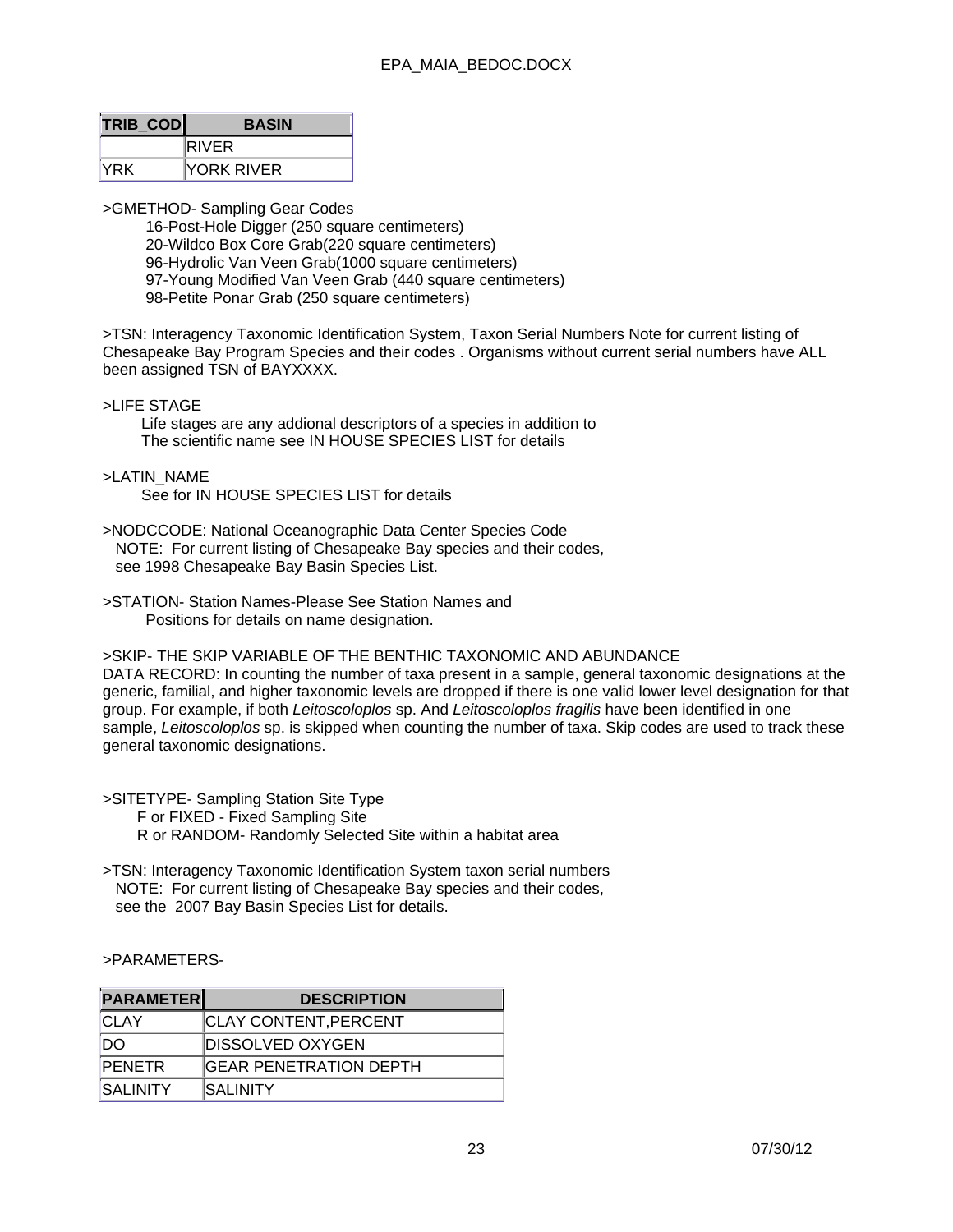| <b>PARAMETER</b> | <b>DESCRIPTION</b>                   |
|------------------|--------------------------------------|
| SAND             | SAND CONTENT, PERCENT                |
| SILT             | SILT CONTENT, PERCENT                |
| <b>SPCOND</b>    | <b>SPECIFIC CONDUCTIVITY</b>         |
| <b>SECCHI</b>    | <b>SECCHI DEPTH</b>                  |
| <b>TIC</b>       | CARBONTATE CONTENT                   |
| TOC              | <b>TOTAL ORGAINIC CARBON</b>         |
| <b>WTEMP</b>     | <b>WATER TEMPERATURE, CENTEGRAGE</b> |

> HUC8: USGS Hydrologic Unit Codes

| HUC8            | CATALOGING_UNIT_DESCRIPTION                |
|-----------------|--------------------------------------------|
|                 | 02050306 LOWER SUSQUEHANNA                 |
|                 | 02060001 UPPER CHESAPEAKE BAY              |
|                 | 02060002 CHESTER-SASSAFRAS                 |
|                 | 02060003 GUNPOWDER-PATAPSCO                |
| 02060004 SEVERN |                                            |
|                 | 02060005 CHOPTANK                          |
|                 | 02060006 PATUXENT                          |
|                 | 02060007 BLACKWATER-WICOMICO               |
|                 | 02060008 NANTICOKE                         |
|                 | 02060009 POCOMOKE                          |
|                 | 02070010 MIDDLE POTOMAC-ANACOSTIA-OCCOQUAN |
|                 | 02070011 LOWER POTOMAC                     |

# >FIPS: Federal Information Processing Codes

| <b>FIPS</b> | <b>NAME</b>          |  |
|-------------|----------------------|--|
|             | 24003 ANNE ARUNDEL   |  |
|             | 24005 BALTIMORE      |  |
|             | 24009 CALVERT        |  |
|             | 24011 CAROLINE       |  |
|             | 24015 CECIL          |  |
|             | 24017 CHARLES        |  |
|             | 24019 DORCHESTER     |  |
|             | 24025 HARFORD        |  |
| 24029 KENT  |                      |  |
|             | 24033 PRINCE GEORGES |  |
|             | 24035 QUEEN ANNES    |  |

| <b>FIPS</b> | <b>NAME</b>          |
|-------------|----------------------|
|             | 24037 SAINT MARYS    |
|             | 24039 SOMERSET       |
|             | 24041 TALBOT         |
|             | 24045 WICOMICO       |
|             | 24510 BALTIMORE CITY |
|             | 51001 ACCOMACK       |
|             | 51059 FAIRFAX        |
|             | 51099 KING GEORGE    |
|             | 51153 PRINCE WILLIAM |
|             | 51179 STAFFORD       |
|             | 51193 WESTMORELAND   |

> CBSEG\_2003: Chesapeake Bay Program Monitoring Segment

| <b>CBSEG_2003</b>  | <b>DESCRIPTION</b>                      |
|--------------------|-----------------------------------------|
| <b>BACOH</b>       | <b>BACK RIVER-OLIGOHALINE REGION</b>    |
| <b>BIGMH</b>       | BIG ANNEMESSEX RIVER-MESOHALINE REGION  |
| <b>BOHOH</b>       | BOHEMIA RIVER-OLIGOHALINE REGION        |
| <b>BSHOH</b>       | <b>BUSH RIVER-OLIGOHALINE REGION</b>    |
| CB <sub>1</sub> TF | ICHESAPEAKE BAY-TIDAL FRESH REGION      |
| CB <sub>2</sub> OH | ICHESAPEAKE BAY-OLIGOHALINE REGION      |
| CB3MH              | <b>CHESAPEAKE BAY-MESOHALINE REGION</b> |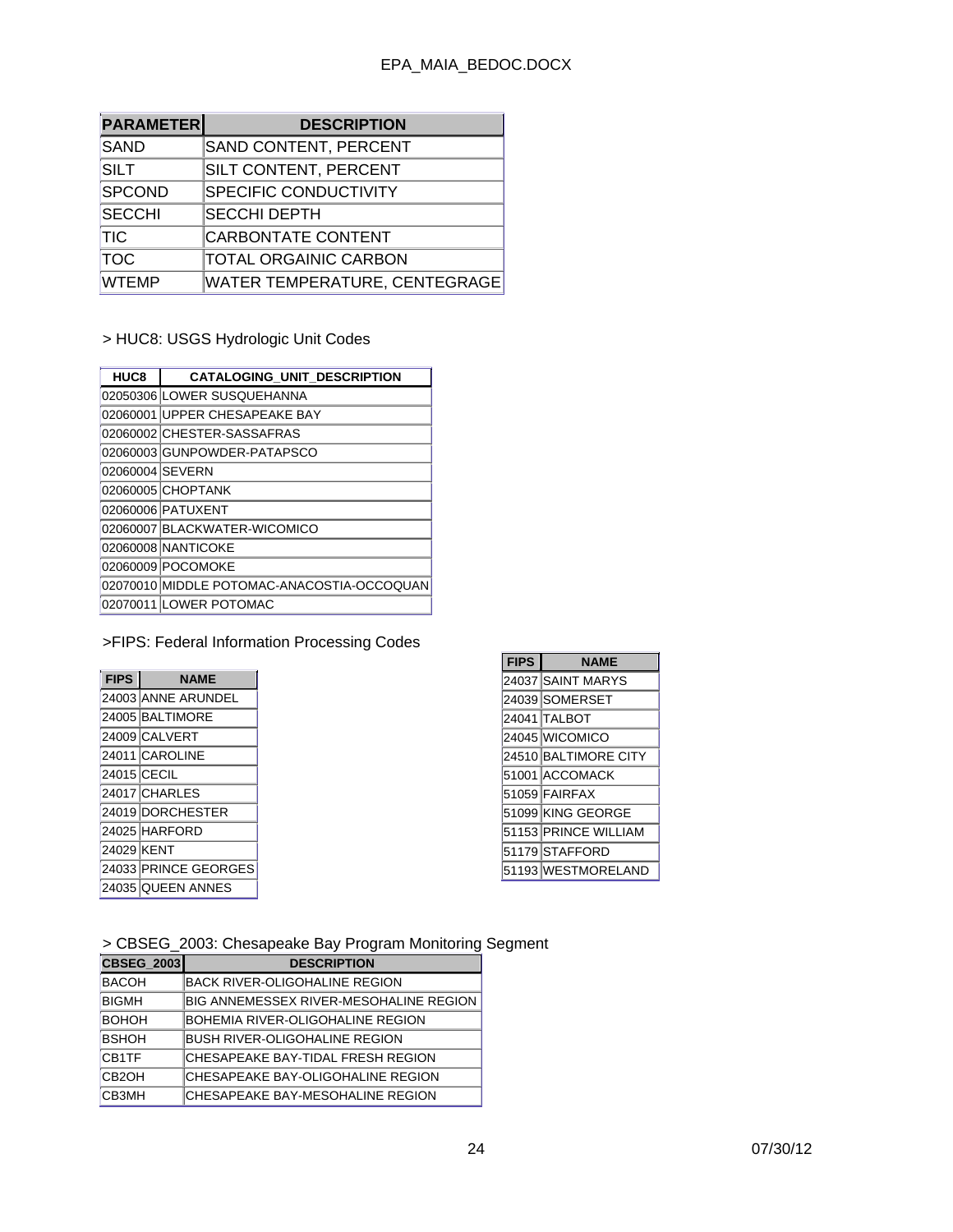| <b>CBSEG 2003</b> | <b>DESCRIPTION</b>                        |  |
|-------------------|-------------------------------------------|--|
| CB4MH             | CHESAPEAKE BAY-MESOHALINE REGION          |  |
| CB5MH             | CHESAPEAKE BAY-MESOHALINE REGION          |  |
| СНОМН1            | CHOPTANK RIVER-MESOHALINE REGION 1        |  |
| СНОМН2            | <b>CHOPTANK RIVER-MESOHALINE REGION 2</b> |  |
| сноон             | CHOPTANK RIVER-OLIGOHALINE REGION         |  |
| СНОТЕ             | CHOPTANK RIVER-TIDAL FRESH REGION         |  |
| CHSMH             | CHESTER RIVER-MESOHALINE REGION           |  |
| CHSOH             | CHESTER RIVER-OLIGOHALINE REGION          |  |
| CHSTF             | CHESTER RIVER-TIDAL FRESH REGION          |  |
| EASMH             | EASTERN BAY-MESOHALINE REGION             |  |
| ELKOH             | ELK RIVER-OLIGOHALINE REGION              |  |
| FSBMH             | FISHING BAY-MESOHALINE REGION             |  |
| GUNOH             | GUNPOWDER RIVER-OLIGOHALINE REGION        |  |
| HNGMH             | HONGA RIVER-MESOHALINE REGION             |  |
| LCHMH             | LITTLE CHOPTANK RIVER-MESOHALINE REGION   |  |
| MAGMH             | MAGOTHY RIVER-MESOHALINE REGION           |  |
| MANMH             | MANOKIN RIVER-MESOHALINE REGION           |  |
| <b>MATTF</b>      | MATTAWOMAN CREEK-TIDAL FRESH REGION       |  |
| MIDOH             | MIDDLE RIVER-OLIGOHALINE REGION           |  |
| NANMH             | NANTICOKE RIVER-MESOHALINE REGION         |  |
| NANOH             | NANTICOKE RIVER-OLIGOHALINE REGION        |  |
| NORTF             | NORTHEAST RIVER-TIDAL FRESH REGION        |  |
| PATMH             | PATAPSCO RIVER-MESOHALINE REGION          |  |
| PAXMH             | PATUXENT RIVER-MESOHALINE REGION          |  |
| <b>PAXOH</b>      | PATUXENT RIVER-OLIGOHALINE REGION         |  |
| <b>PAXTF</b>      | PATUXENT RIVER-TIDAL FRESH REGION         |  |
| POCMH             | POCOMOKE RIVER-MESOHALINE REGION          |  |
| POCOH             | POCOMOKE RIVER-OLIGOHALINE REGION         |  |
| <b>POTMH</b>      | POTOMAC RIVER-MESOHALINE REGION           |  |
| POTOH             | POTOMAC RIVER-OLIGOHALINE REGION          |  |
| <b>POTTF</b>      | POTOMAC RIVER-TIDAL FRESH REGION          |  |
| <b>RHDMH</b>      | RHODE RIVER-MESOHALINE REGION             |  |
| SASOH             | SASSAFRAS RIVER-OLIGOHALINE REGION        |  |
| SEVMH             | SEVERN RIVER-MESOHALINE REGION            |  |
| SOUMH             | SOUTH RIVER-MESOHALINE REGION             |  |
| TANMH             | TANGIER SOUND-MESOHALINE REGION           |  |
| WICMH             | WICOMICO RIVER-MESOHALINE REGION          |  |
| WSTMH             | WEST RIVER-MESOHALINE REGION              |  |

>PROGRAM- Chesapeake Bay Program Monitoring Program Designation

| PROGRAM         | <b>DESCRIPTION</b>                                                |
|-----------------|-------------------------------------------------------------------|
| <b>EPANCAS</b>  | EPA EMAP NATIONAL COASTAL ASSESSMENT PROGRAM                      |
| <b>HISTORIC</b> | PRE-CHESAPEAKE BAY MONITORING PROGRAM                             |
| <b>WOMP</b>     | CHESAPEAKE BAY MAINSTEM AND TIDAL TRIBUTARY WATER QUALITY         |
|                 | MONITORING PROGRAM                                                |
|                 | > PROJECT - Chesapeake Bay Program Monitoring Project Designation |
| PROJECT         | <b>DESCRIPTION</b>                                                |

| PROJECT   | <b>DESCRIPTION</b>                   |
|-----------|--------------------------------------|
| MAIN/TRIB | LONG-TERM BENTHIC MONITORING PROGRAM |
| VA/CBAY   | VIRGINIA COASTAL BAY MONITORING      |
| VA/HIST   | VIRGINIA HISTORIC DATA RECOVERY      |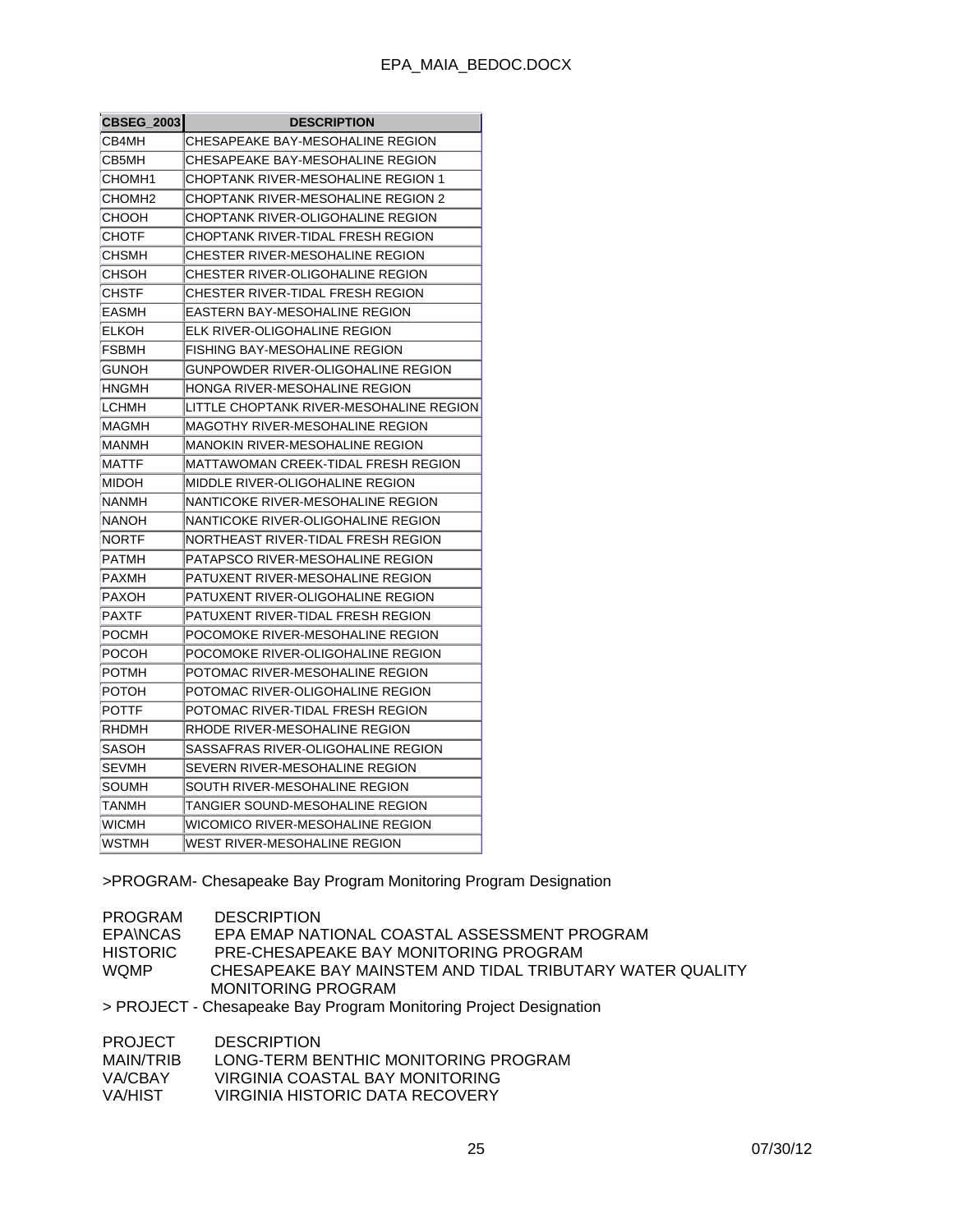>PARAMETER and UNIT: Measured Parameter and reporting units.

| PARAMETER       | <b>UNITS</b>        |
|-----------------|---------------------|
| <b>AFDW TAX</b> | <b>GRAMS/SAMPLE</b> |
| <b>COUNT</b>    | NUMBER/SAMPLE       |
| DO              | MG/L                |
| <b>MOIST</b>    | PERCENTI            |
| PН              | SU                  |
| <b>SALINITY</b> | PPT                 |
| SAND            | <b>PERCENT</b>      |
| <b>SILTCLAY</b> | PERCENT             |
| TOC PERCENT     |                     |
| WTEMP           | DEG C               |

# NUMERIC WARNING AND ERROR BOUNDS Variable Valid Ranges<br>AFDW 0-999.9999 0- 999.9999 TIC 0 - 100 PERCENT TOC 0 - 100 PERCENT COUNT 0-99999999 SPCOND 0-50000 uVHOS<br>DO 0-15.0 PPT DO 0-15.0 PENETR 0-30.0 SALINITY 0-32.0 PPT SAMPLE DEPTH 1-100 METERS SAMPLE\_NUMBER 1-25 SAMPLE\_TIME 0000-2400 missing time denoted as 00:00 SAND 0-100 PERCENT SILT 0-100 PERCENT CLAY 0-100 PERCENT TOTAL DEPTH 0.1-100 METERS WTEMP 0-35 DEGREES CELSIUS

#### #IMPORTANT DATA REVISIONS

THE LIVING RESOURCES DATA MANAGER RECOMMENDS THAT ALL DATA ANALYSIS BE ERFORMED WITH THE MOST RECENT DATA SETS VERSIONS AVAILABLE. HOWEVER IF YOU HAVE BEEN WORKING WITH OLDER DATA SETS THE FOLLOWING ARE IMPORTANT CHANGES TO BE AWARE OF.

07/20/2012- LBL all Latin Names and spelling for names have been corrected InteragencyTaxonomic Identification System accepted spelling.

07/20/2012- NODCCODES all Species have been given their assigned National Oceanographic Data Center Version 8.0 Species Codes where possible. This Hiracrchial Code provides taxonomic information about a given species. If A code number is not available, a partial code based on available taxonomic Information ending with alphabetic characters has been provided.

07/20/2012- TSN all Species have been given their assigned InteragencyTaxonomic Identification System taxon serial number. The taxon serial number is a permanent number assigned to a species and does not change with changes in taxonomic classification. Species without assigned coded have been assigned temporary BAYXXXX serial numbers. Permanent ITIS serial numbers have been applied for.